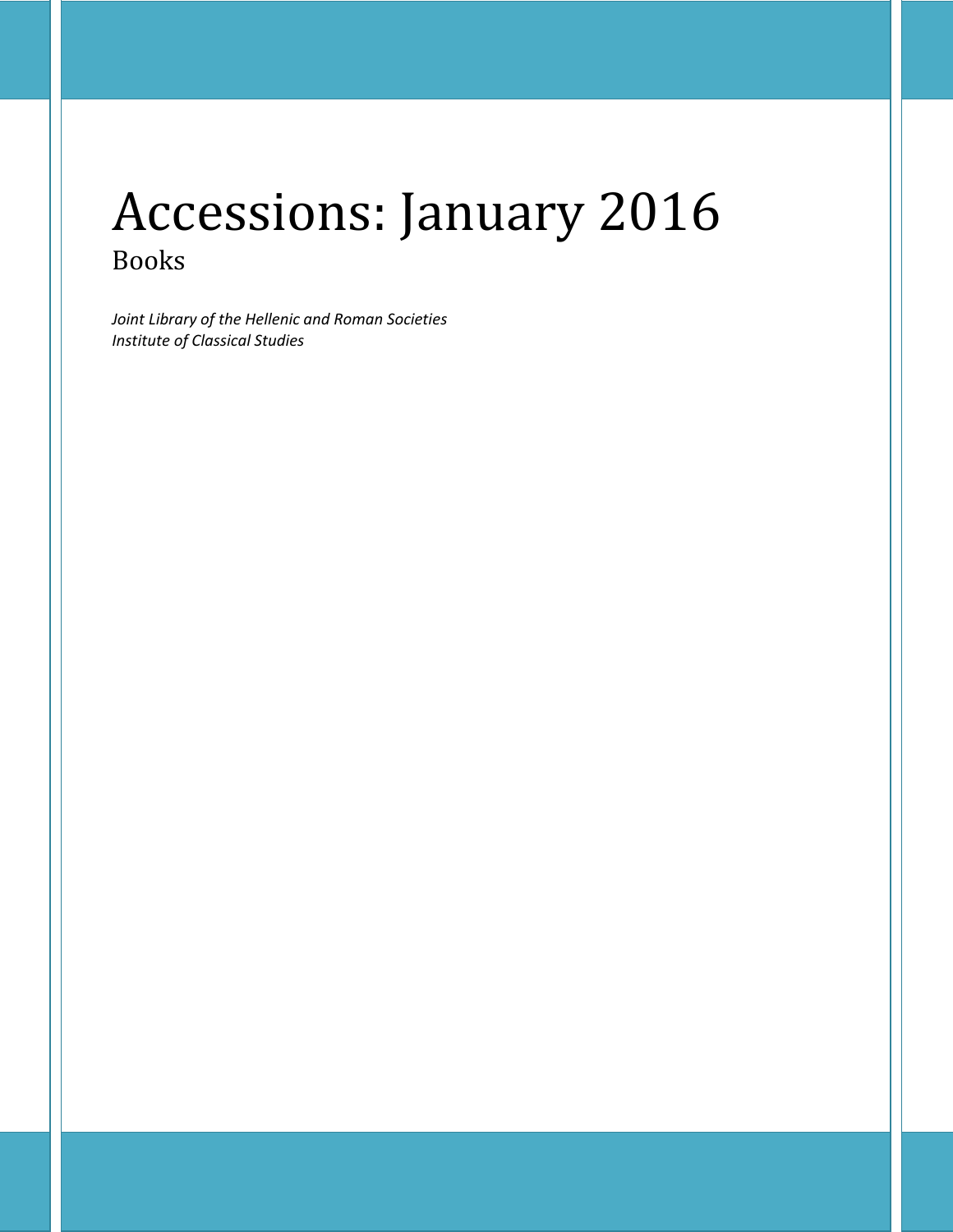## **Table of Contents**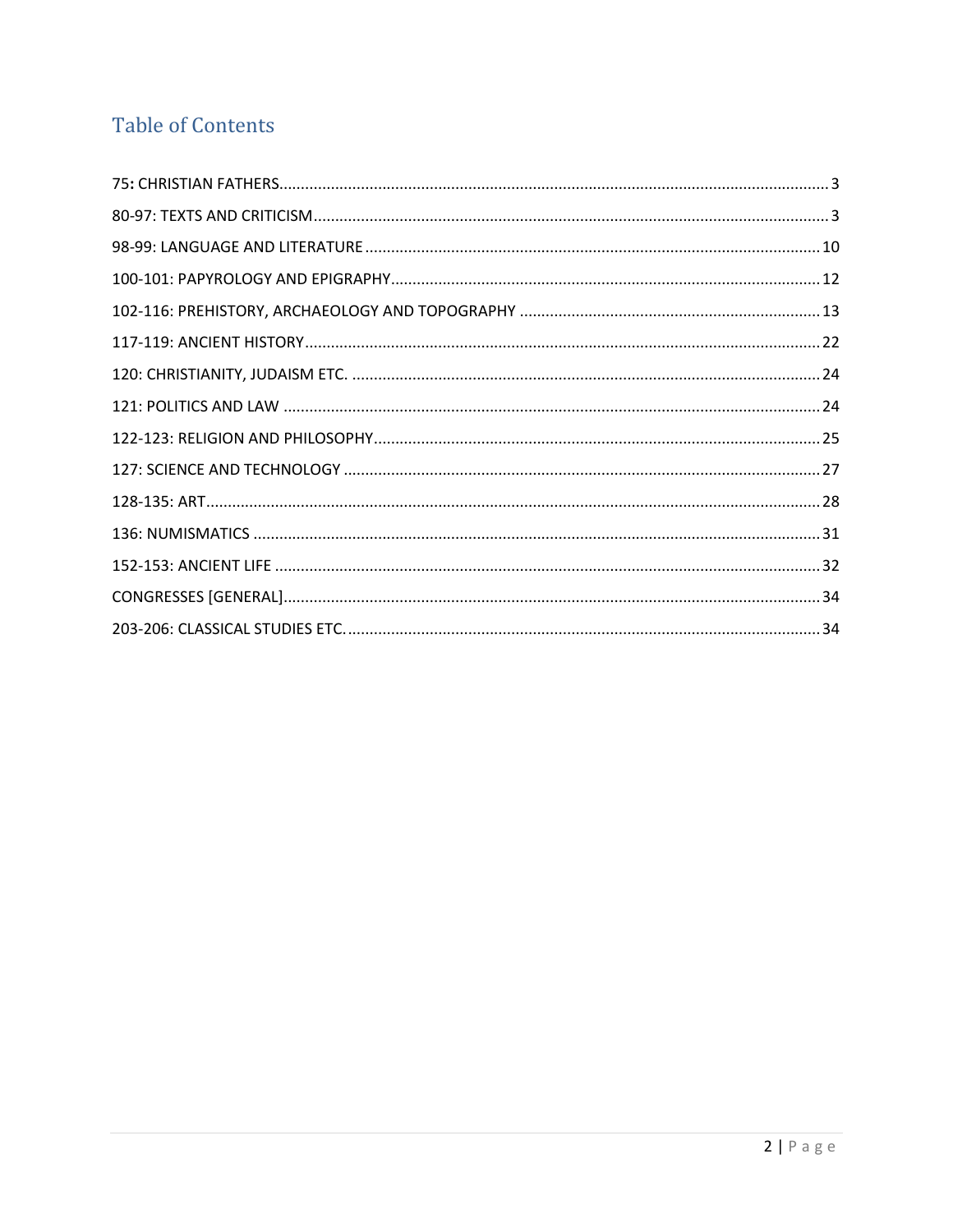#### <span id="page-2-0"></span>**75: CHRISTIAN FATHERS**

XD.Box 95. Dal Chiele, Elisa. Ricerche sul lessico della provvidenza in Agostino / vorgelegt von Elisa Dal Chiele. Köln : [Universität zu Köln], [2014]. 324 leaves ; 30 cm.

Lane Fox, Robin, 1946- Augustine : conversions and confessions / Robin Lane Fox. London : Allen Lane an imprint of Penguin Books, 2015. xiv, 657 p., [16] p. of col. plates : col. ill., ports ; 25 cm. 1846144000 (hbk.). 9781846144004 (hbk.) : £30.00 / Can.\$45.00. R.

#### <span id="page-2-1"></span>**80-97: TEXTS AND CRITICISM**

80.6C. Aeschylus. Agamemnon / Aeschylus ; a verse translation by David Mulroy, with introduction and notes. Wisconsin studies in classics. Madison, Wisconsin : The University of Wisconsin Press, 2016. xliv, 81 p. ; 21 cm. 0299306348 (pbk.). 9780299306342 (pbk.) : \$12.95. 9780299306335 (e-book). H.

X81.12. Prince, Susan Hukill. Antisthenes of Athens : texts, translations, and commentary / Susan Prince. Ann Arbor : University of Michigan Press, 2015. x, 774 p. ; 24 cm. 0472119346 (hbk.). 9780472119349 (hbk.) : £125.00. H.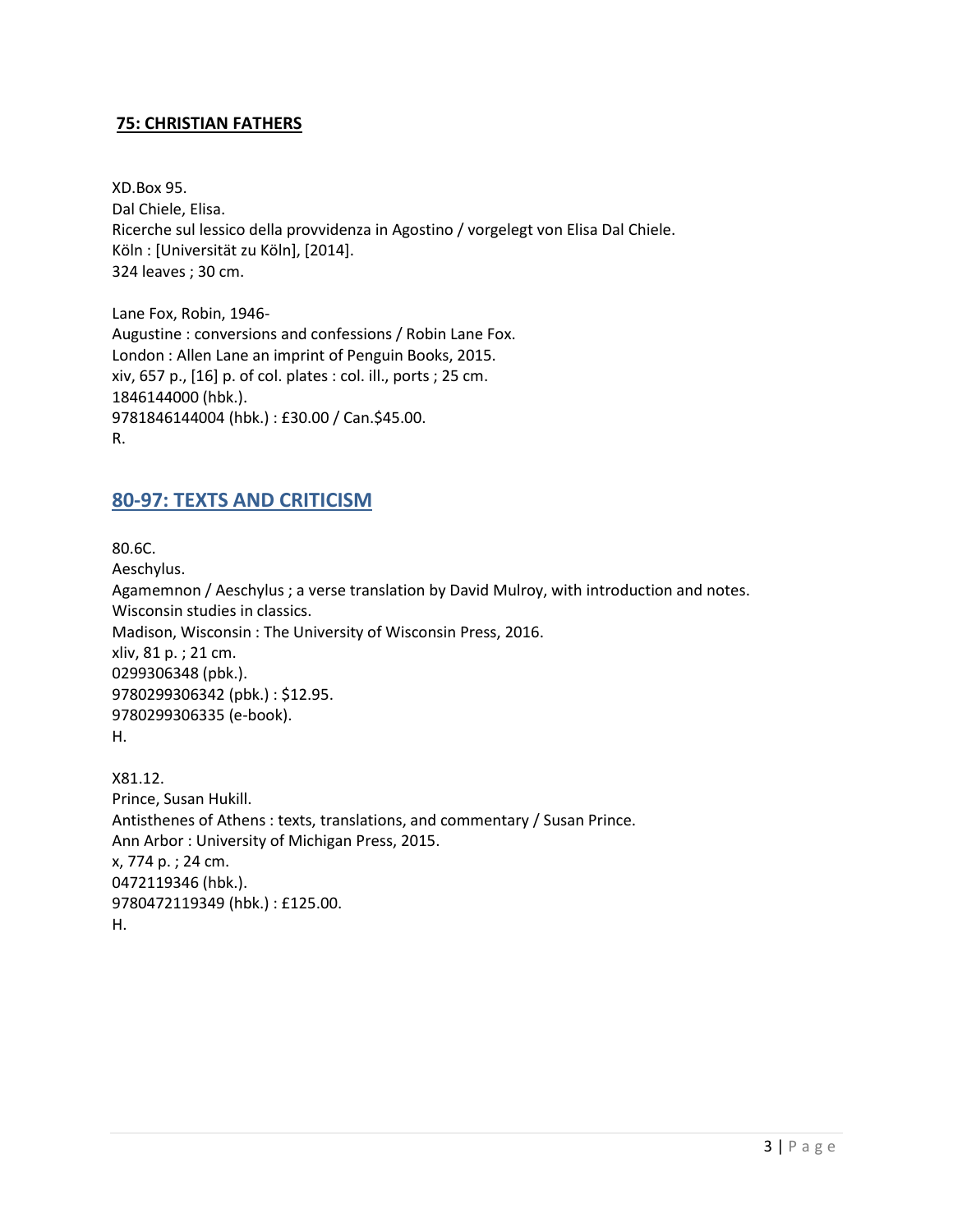81.17. Apuleius. A new work by Apuleius : the lost third book of the De Platone / edited and translated with an introduction and commentary by Justin A. Stover. 1st ed. Oxford : Oxford University Press, 2016. xviii, 216 p. : ill. ; 22 cm. 019873574X (hbk.). 9780198735748 (hbk.) : £70.00. R. 81.17: GRA. Graverini, Luca. Literature and identity in the Golden Ass of Apuleius / Luca Graverini ; translated from the Italian by Benjamin Todd Lee.

Columbus : Ohio State University Press, 2012.

xvi, 239 p. ; 23 cm. 0814211917 (hbk.). 9780814211915 (hbk.) : \$54.95.

0814292925 (cd-rom). 9780814292921 (cd-rom).

81.27L.

Aristophanes. Wasps / Aristophanes ; edited with introduction and commentary by Zachary P. Biles and S. Douglas Olson. Oxford : Oxford University Press, 2015. lxxxvi, 530 p. ; 23 cm. 0199699402 (hbk.). 9780199699407 (hbk.) : £110.00. H.

X82o. Aristotle. Politica. Vol. 2, Libri V-VIII / Aristotele ; traduzione di Roberto Radice e Tristano Gargiulo ; commento di David Keyt e Richard Kraut. 1. ed. Scrittori greci e latini. La democrazia in Grecia ; v. 2. [Milano] : Fondazione Lorenzo Valla / Mondadori, 2015. xlv, 558 p. ; 21 cm. 8804651636 (hbk.). 9788804651635 (hbk.) : €30.00.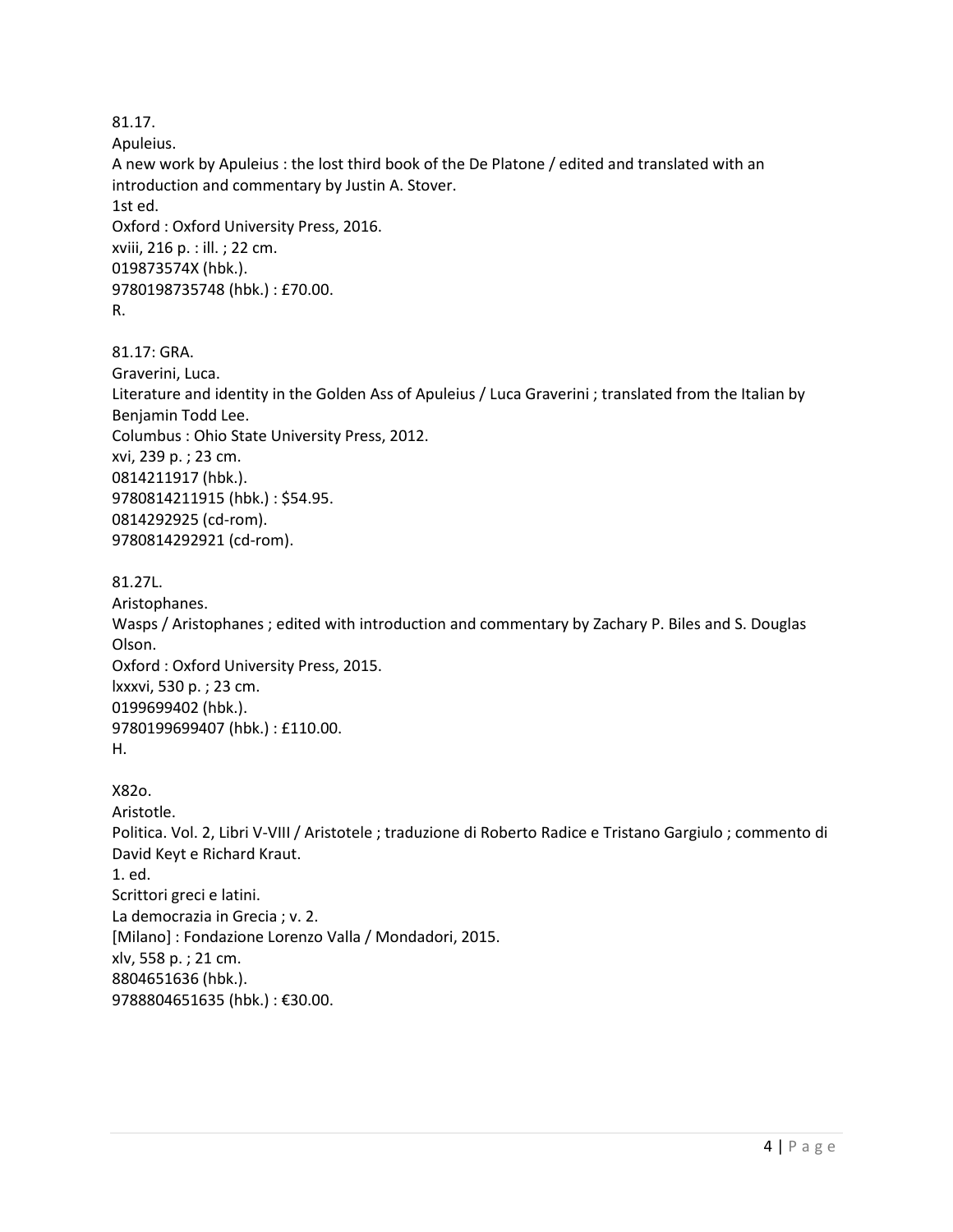83.27C: KIS.

What Catullus wrote : problems in textual criticism, editing and the manuscript tradition / editor, Dániel Kiss ; contributors, Giuseppe Gilberto Biondi, David Butterfield, Julia Haig Gaisser, Stephen Heyworth, Dániel Kiss, Antonio Ramírez de Verger. Swansea : Classical Press of Wales, 2015. xxx, 194 p. : facsims ; 24 cm. 1905125992 (hbk.). 9781905125999 (hbk.) : £58.00. R.

84.2F: GIO. Giorgio, Jean-Pierre de. L'écriture de soi à Rome : autour de la correspondance de Cicéron / Jean Pierre De Giorgio. Collection Latomus ; v. 347. Bruxelles : Éditions Latomus, 2015. 305 p. ; 24 cm. 9042932384 (pbk.). 9789042932388 (pbk.) : €51.00. R.

85.20A. Dexippus, the Platonist. Hoi archegones pēges tēs Hellēnikēs glōssas. Tomos A, Hoi archegones ennoies / entypes, sēmeiōseis pros proselkysē kritikēs, hypodeixeōn kai diorthōseōn Dēmētrios Dex. Anastasiou. [s.l.] : [Author], 2015. [xix], 271 p. : ill. ; 23 cm. 6188216605 (set : pbk.). 960926070X (tom. A : pbk.). 9786188216600 (set : pbk.). 9789609260704 (tom. A : pbk.).

86P: WET. Black Medea : adaptations for modern plays / edited by Kevin J. Wetmore, Jr. Cambria studies in contemporary global performing arts series. Amherst, NY : Cambria Press, 2013. x, 343 p. ; 23 cm. 1604978651 (hbk.). 9781604978650 (hbk.) : £71.99.

86Y: MUS. Mussarra, Joan Josep. Gods in Euripides / Joan Josep Mussarra Roca. Drama (Stuttgart, Germany) ; N. S., Bd. 17. Tübingen : Narr Francke Attempto Verlag, 2015. 234 p. ; 24 cm. 382336958X (pbk.). 9783823369585 (pbk.) : €58.00.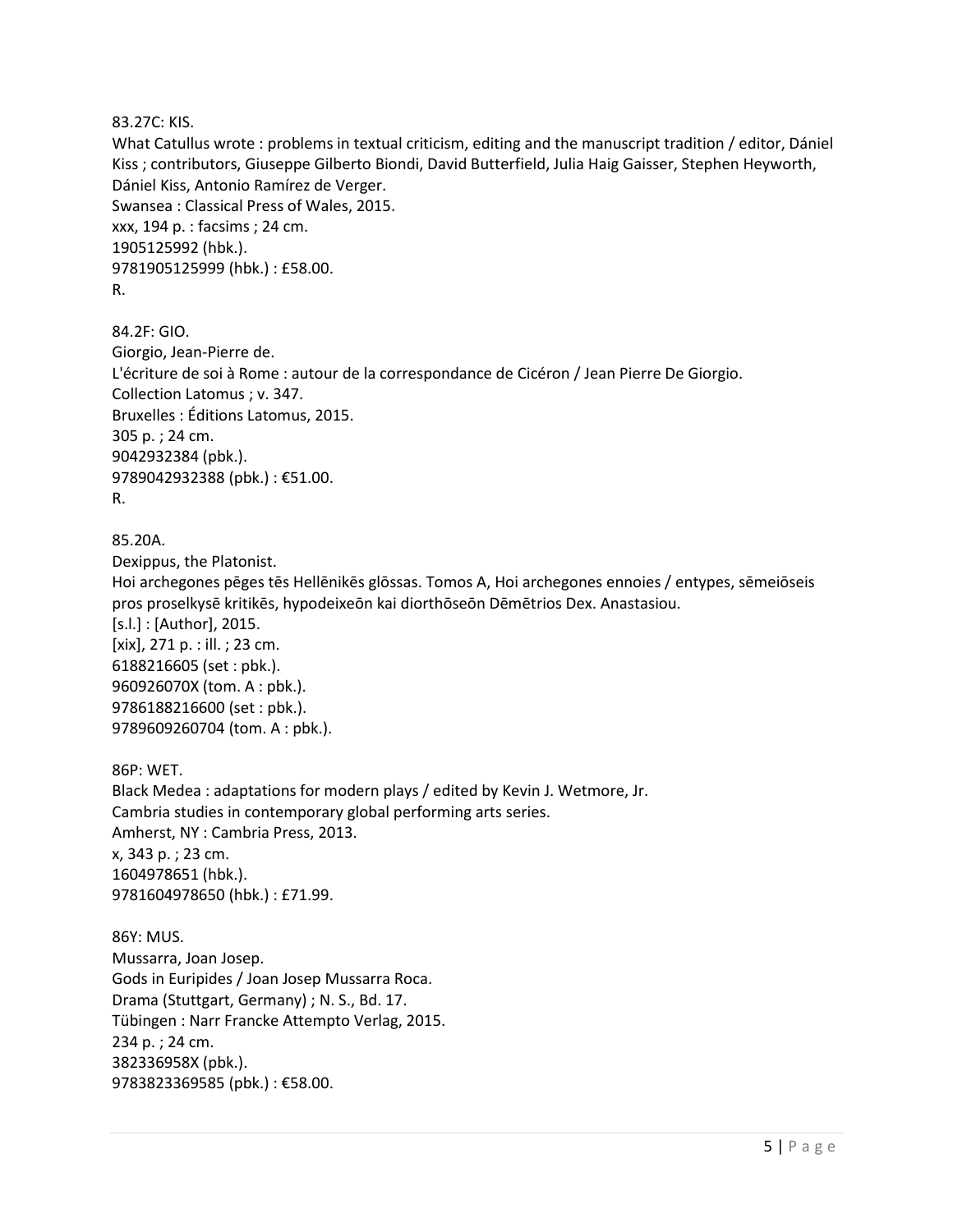88M: SCH. Schein, Seth L. Homeric epic and its reception : interpretive essays / Seth L. Schein. 1st ed. Oxford : Oxford University Press, 2016. x, 225 p. ; 23 cm. 0199589410 (hbk.). 9780199589418 (hbk.) : £45.00. H.

89.21: RAP. Raphael, Frederic, 1931- A Jew among Romans : the life and legacy of Flavius Josephus / Frederic Raphael. New York : Pantheon Books, 2013. xxvi, 336 p. ; 25 cm. 0307378160 (hbk.). 9780307378163 (hbk.).

X89.32B. Liudprand, Bishop of Cremona, d. ca. 972. Antapodosis / Liutprando ; a cura di Paolo Chiesa ; con un'introduzione di Girolamo Arnaldi. Scrittori greci e latini. [Roma] : Fondazione Lorenzo Valla ; [Milano] : A. Mondadori, 2015. cii, 568 p. ; 21 cm. 8804521902 (hbk.). 9788804521907 (hbk.) : €30.00.

92.3: NAI. Second sailing : alternative perspectives on Plato / edited by Debra Nails and Harold Tarrant ; in collaboration with Mika Kajava and Eero Salmenkivi. Commentationes humanarum litterarum ; 132. Helsinki : Societas Scientiarum Fennica = The Finnish Society of Sciences and Letters, 2015. xi, 366 p. : ill. ; 26 cm. 9516534090 (hbk.). 9789516534094 (hbk.) : €30.00. H.

93.1M. Moodie, Erin K. Plautus' Poenulus : a student commentary / Erin K. Moodie. Michigan classical commentaries. Ann Arbor : University of Michigan Press, 2015. xii, 223 p. : map ; 24 cm. 0472119702 (hbk.). 9780472119707 (hbk.) : £69.50. 0472036424 (pbk.). 9780472036424 (pbk.) : £29.95. R.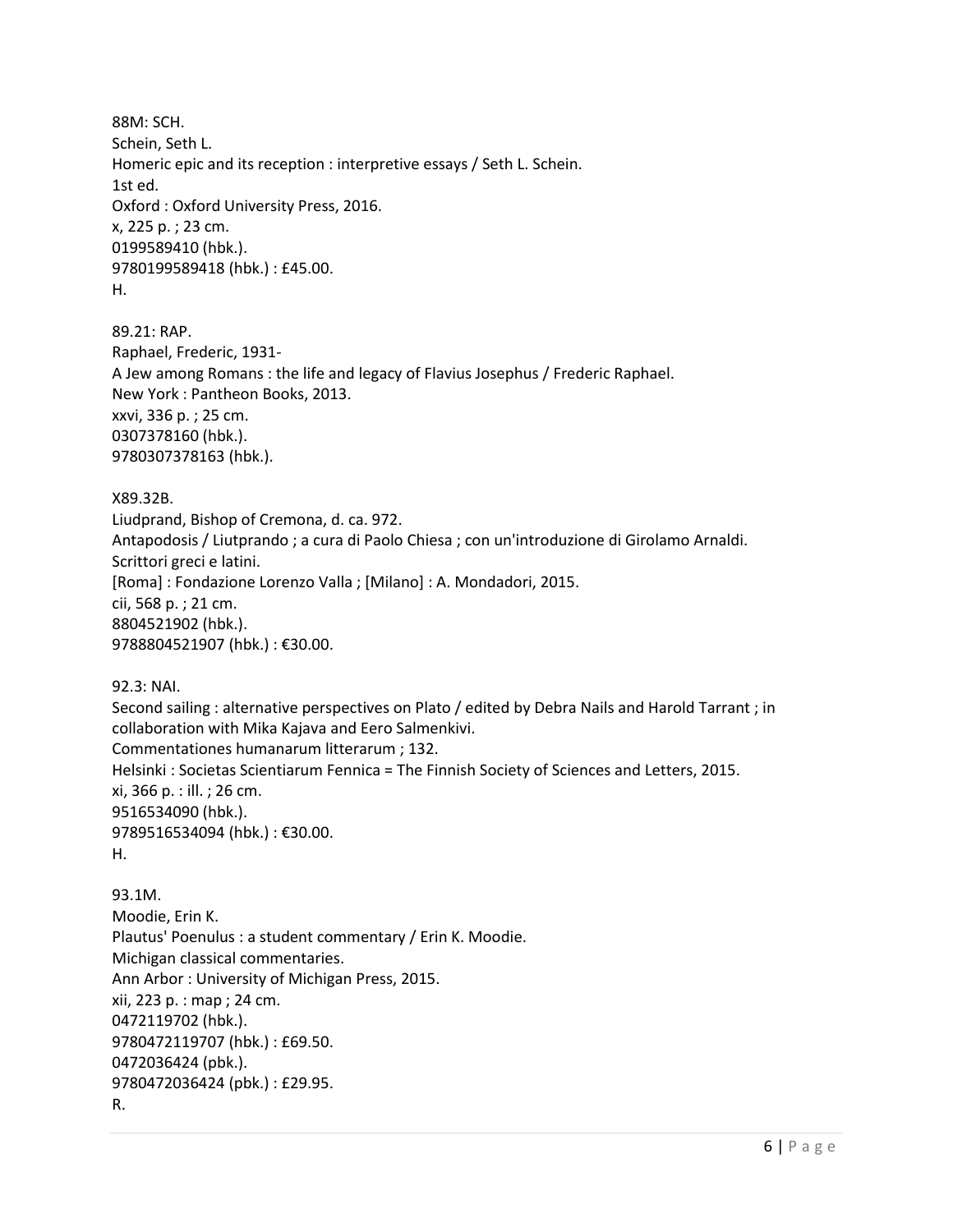93.1P: CON. Lecturae Plautinae Sarsinates. XVIII, Stichus (Sarsina, 27 settembre 2014) / a cura di Renato Raffaelli e Alba Tontini. Ludus philologiae. Lecturae Plautinae Sarsinates ; 18. Urbino : QuattroVenti, 2015. 112 p. : facsims. ; 22 cm. 8839209891 (pbk.). 9788839210005 (pbk.) : €25.00.

93.2: BON. Bonet, Valérie. La pharmacopée végétale d'Occident dans l'œuvre de Pline l'Ancien / Valérie Bonet. Collection Latomus ; v. 346. Bruxelles : Éditions Latomus, 2014. 513 p. ; 25 cm. 2870312938 (pbk.). 9782870312933 (pbk.) : €73.00. R.

93.20B. Propertius, Sextus. Properce, Élégies, Livre IV / texte établi, traduit et commenté par Éric Coutelle. Collection Latomus ; v. 348. Bruxelles : Éditions Latomus, 2015. [v], 1020 p. ; 24 cm. 9042932414 (pbk.). 9789042932418 (pbk.) : €125.00. R.

93.28. Quintilian. Der Blinde auf der Türschwelle (Größere Declamationen, 2) / [Quintilian] ; Gernot Krapinger, Antonio Stramaglia. Collana di Studi Umanistici ; 8. Cassino : Edizioni Università di Cassino, 2015. 357 p. ; 24 cm. 888317058X (pbk.). 9788883170584 (pbk.) : €50.00.

93.28. Quintilian. The son suspected of incest with his mother (Major Declamations, 18-19) / [Quintilian] ; Bé Breij. Collana di Studi Umanistici ; 7. Cassino : Edizioni Università di Cassino, 2015. 609 p. ; 24 cm. 8883170571 (pbk.). 9788883170577 (pbk.) : €50.00.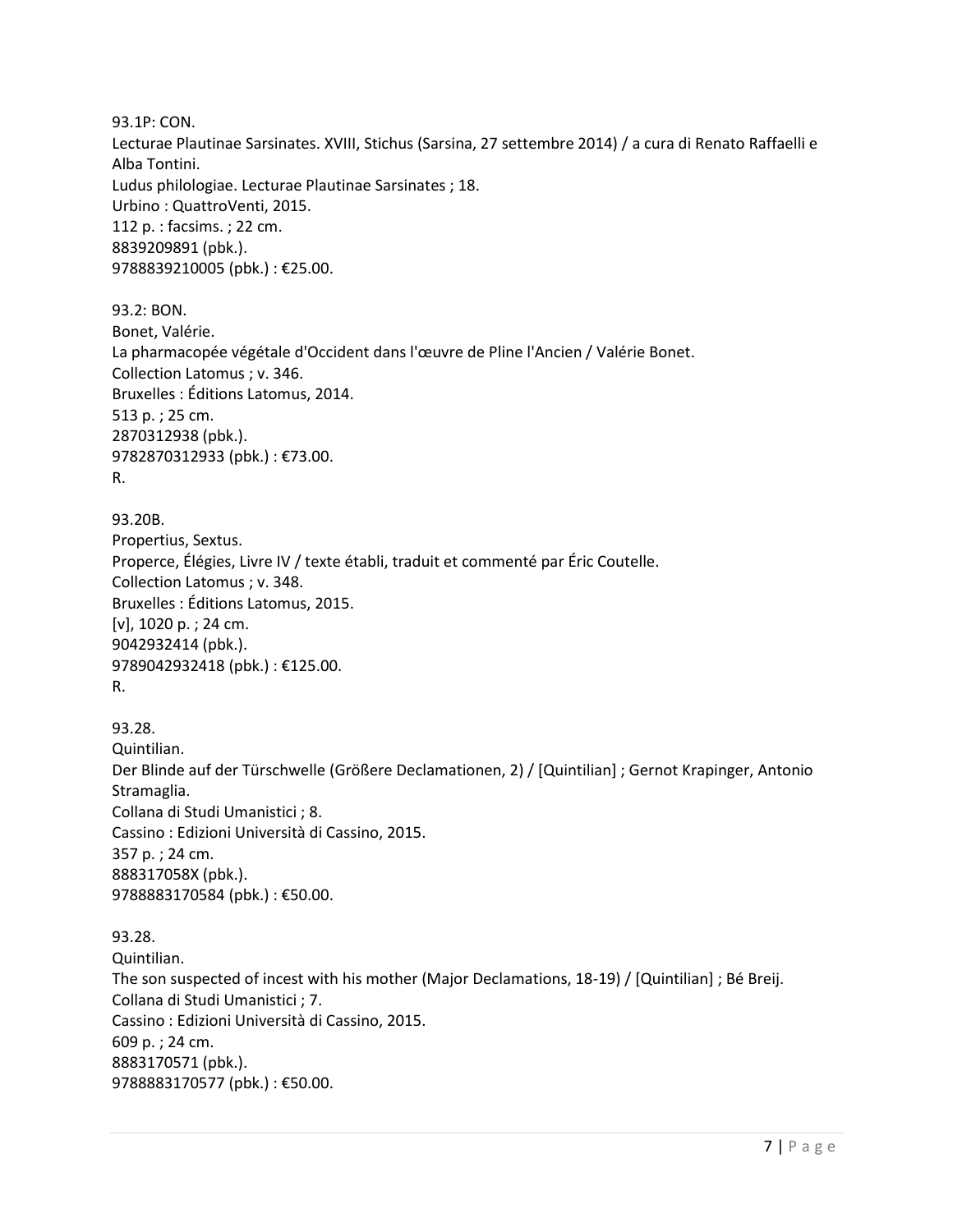94.2G: SLA. Slaney, Helen, 1981- The Senecan aesthetic : a performance history / Helen Slaney. 1st ed. Classical presences. Oxford ; New York, NY : Oxford University Press, 2016. viii, 320 p. : 6 ill. ; 23 cm. 0198736762 (hbk.). 9780198736769 (hbk.) : £70.00. R.

94.2G: TRI. Trinacty, Christopher V. Senecan tragedy and the reception of Augustan poetry / Christopher V. Trinacty. Oxford ; New York : Oxford University Press, 2014. vi, 266 p. ; 24 cm. 0199356564 (hbk.). 9780199356560 (hbk.) : £47.99. R.

94.2H: COU. Courtil, Jean-Christophe. Sapientia contemptrix doloris : le corps souffrant dans l'oeuvre philosophique de Sénèque / Jean-Christophe Courtil. Collection Latomus ; v. 351. Bruxelles : Éditions Latomus, 2015. 620 p. : 3 ill. ; 24 cm. 9042932813 (pbk.). 9789042932814 (pbk.) : €90.00. R.

95.5: JAU. La Métaphysique de Théophraste : principes et apories / édité par Annick Jaulin, David Lefebvre. Aristote, traductions et études. Louvain-La-Neuve : Editions de l'Institut Supérieure de Philosophie ; Leuven : Peeters, 2015. 190 p. ; 24 cm. 9042931302 (Leuven : pbk.). 9789042931305 (Leuven : pbk.) : €48.00. 2758402149 (France : pbk.). 9782758402145 (France : pbk.) : €48.00. H.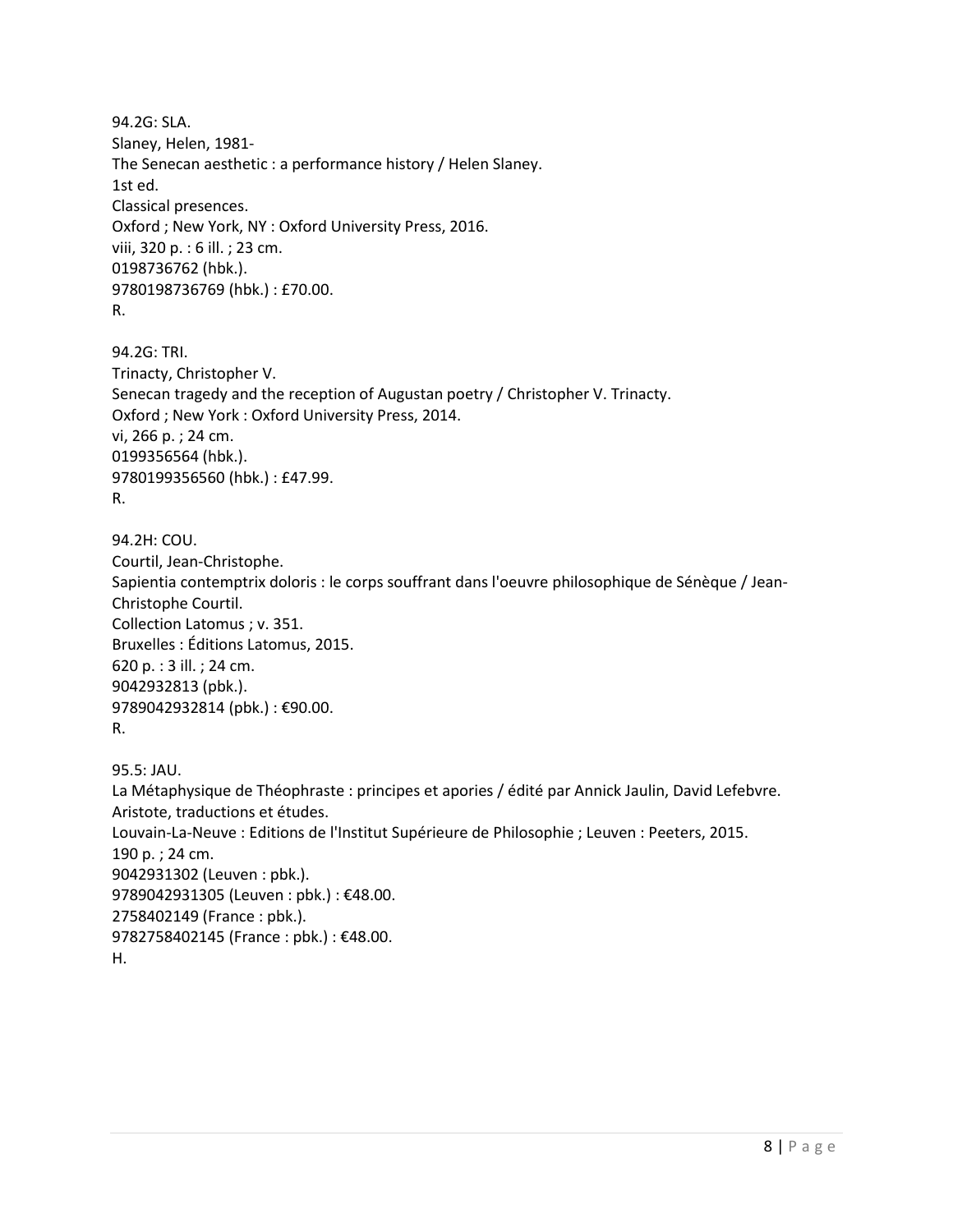95.23F. Xenophon. Helénicas / Jenofonte ; introd., ed., trad. y notas de José Francisco González Castro. Alma mater. Madrid : Consejo Superior de Investigaciones Científicas, 2015. lxx, [603] p. ; 22 cm. 8400099982 (hbk.). 9788400099985 (hbk) : €37.00.

X96.7.

La Pars Constantiniana degli Excerpta Valesiana : introduzione, testo e commento storico / Vincenzo Aiello. 2a ed. Pelorias / Dipartimento di scienze dell'antichità dell'Università di Messina ; 21. Messina : DICAM, 2014. 282 p. ; 25 cm. 8894021823 (pbk.). 9788894021820 (pbk.) : €65.00.

96.25D: ROH. Rohrbacher, David, 1969- The play of allusion in the Historia Augusta / David Rohrbacher. Wisconsin studies in classics. Madison, Wisconsin : The University of Wisconsin Press, 2016. xiii, 246 p. ; 24 cm. 0299306003 (hbk.). 9780299306007 (hbk.) : \$65.00. 9780299306038 (e-book). R.

97.28. Seguendo Gesù : testi cristiani delle origini / a cura di Emanuela Prinzivalli, Manlio Simonetti. Scrittori greci e latini. [Rome] : Fondazione Lorenzo Valla ; [Milan] : A. Mondadori, 2010- 2 v. (xviii, 628 p. ; xiv, 652 p.) ; 21 cm. 8804594225 (v. 1 : hbk.). 9788804594222 (v. 1 : hbk.) : €30.00. 8804649550 (v. 2 : hbk.). 9788804649557 (v. 2 : hbk.) : €30.00.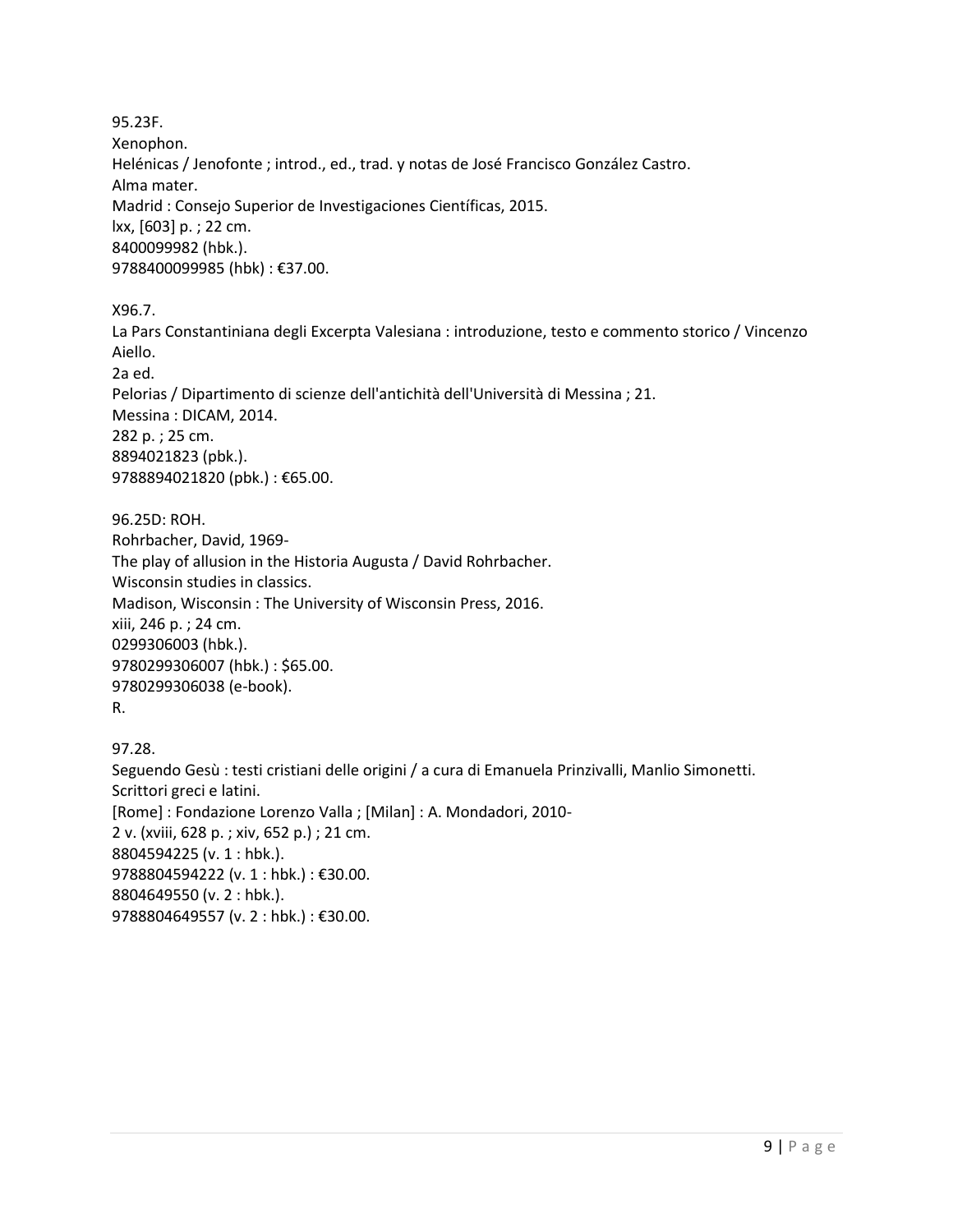#### <span id="page-9-0"></span>**98-99: LANGUAGE AND LITERATURE**

ST.8.

Langues anciennes et analyse statistique : cinquante ans après : distances textuelles et intertextualités / édité par Sabine Fialon, Dominique Longrée et Paul Pietquin.

Les etudes classiques 82,1/2 (2014).

Namur : Société des études classiques, [2015?].

221 p.. : diagrams, port. ; 24 cm.

99A.1: TRI.

Il calamo della memoria : riuso di testi e mestiere letterario nella tarda antichità. VI / a cura di Lucio Cristante e Tommaso Mazzoli. Polymnia. Studi di filologia classica ; 18.

Trieste : Edizioni Università di Trieste, 2015. xx, 313 p. ; 24 cm.

8883035992 (pbk.).

9788883035999 (pbk.) : €35.00.

99C: BAS.

Carnaval et comédie : actes du colloque international organisé par l'équipe PLH-CRATA, 9-10 décembre 2009 : université de Toulouse Le Mirail / édités par Malika Bastin Hammou et Charalampos Orfanos. Institut des sciences et techniques de l'Antiquité.

Besançon : Presses universitaires de Franche-Comté, 2015.

210 p. : col. ill. ; 22 cm. 2848675403 (pbk.). 9782848675404 (pbk.) : €25.00.

99C: MUE. Mueller, Melissa. Objects as actors : props and the poetics of performance in Greek tragedy / Melissa Mueller. Chicago ; London : The University of Chicago Press, 2016. x, 272 p. ; 24 cm. 022631295X (hbk.). 9780226312958 (hbk.) : £38.50 / \$55.00. 9780226313009 (e-book). H.

99F: CAM. Cameron, Alan, 1938- Wandering poets and other essays on late Greek literature and philosophy / Alan Cameron. Oxford : Oxford University Press, 2016. xi, 359 p. ; 25 cm. 0190268948 (hbk.). 9780190268947 (hbk.) : £47.00. H. and R.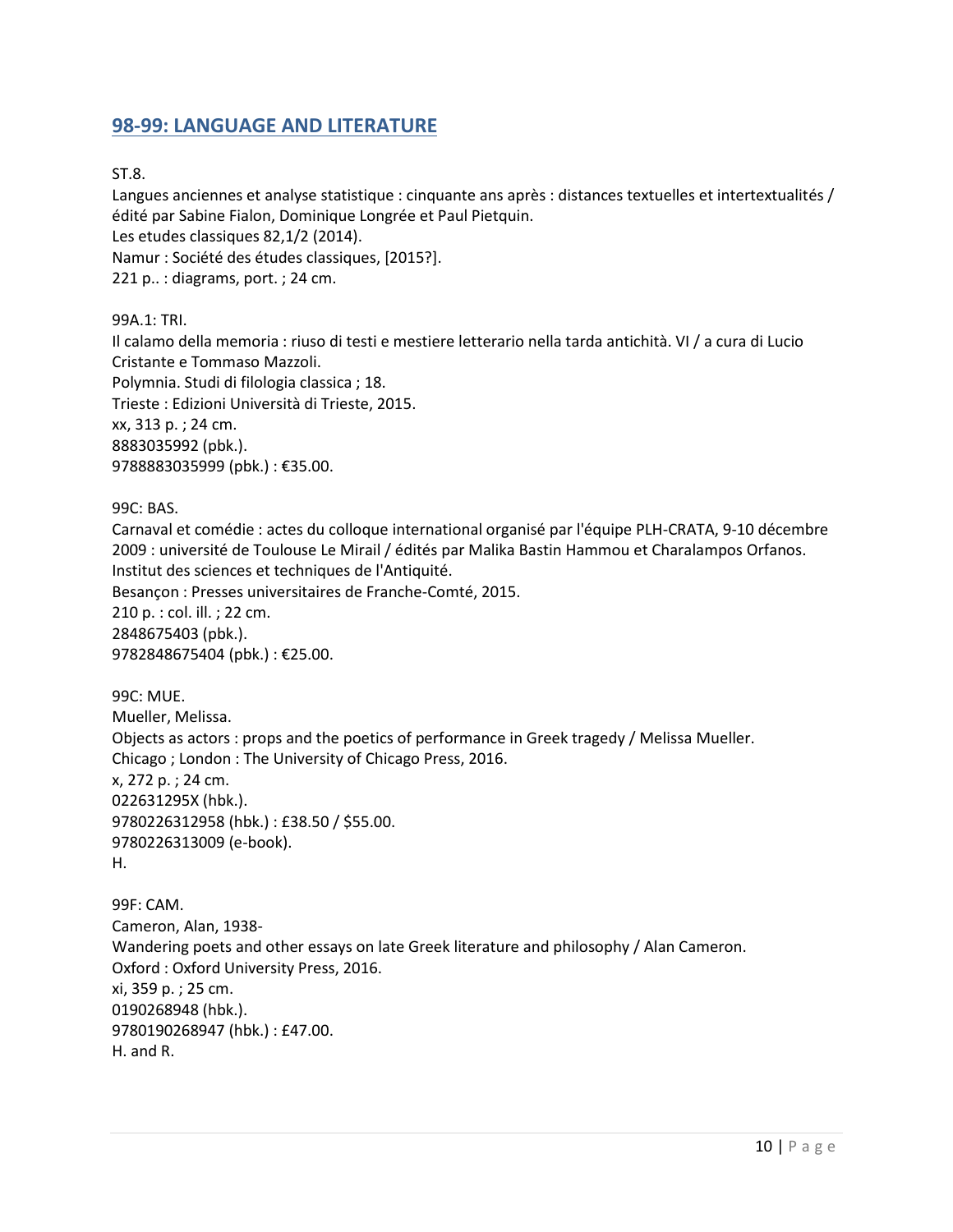```
99G: FEE. 
Feeney, D. C.
Beyond Greek : the beginnings of Latin literature / Denis Feeney.
Cambridge, Mass. ; London : Harvard University Press, 2016.
xii, 377 p. ; 25 cm.
0674055233 (hbk.). 
9780674055230 (hbk.) : £25.00 / $35.00. 
R.
```
99G: REE. Latin literature and its transmission : papers in honour of Michael Reeve / edited by Richard Hunter and S.P. Oakley. Cambridge classical studies. Cambridge : Cambridge University Press, 2016. xiv, 366 p. : facsims, geneal. table, port. ; 22 cm. 1107116279 (hbk.). 9781107116276 (hbk.) : £74.99 / \$120.00. R.

99H: HAR. Augustan poetry and the irrational / edited by Philip Hardie. 1st ed. Oxford : Oxford University Press, 2016. xiv, 327 p. ; 22 cm. 0198724721 (hbk.). 9780198724728 (hbk.) : £75.00. R.

99L: ZIO. Ziosi, Antonio. Didone regina di Cartagine di Christopher Marlowe : metamorfosi virgiliane nel Cinquecento / Antonio Ziosi. Lingue e letterature Carocci ; 202. Roma : Carocci editore, 2015. 358 p. : ill. ; 22 cm. 8843073281 (pbk.). 9788843073283 (pbk.) : €29.00.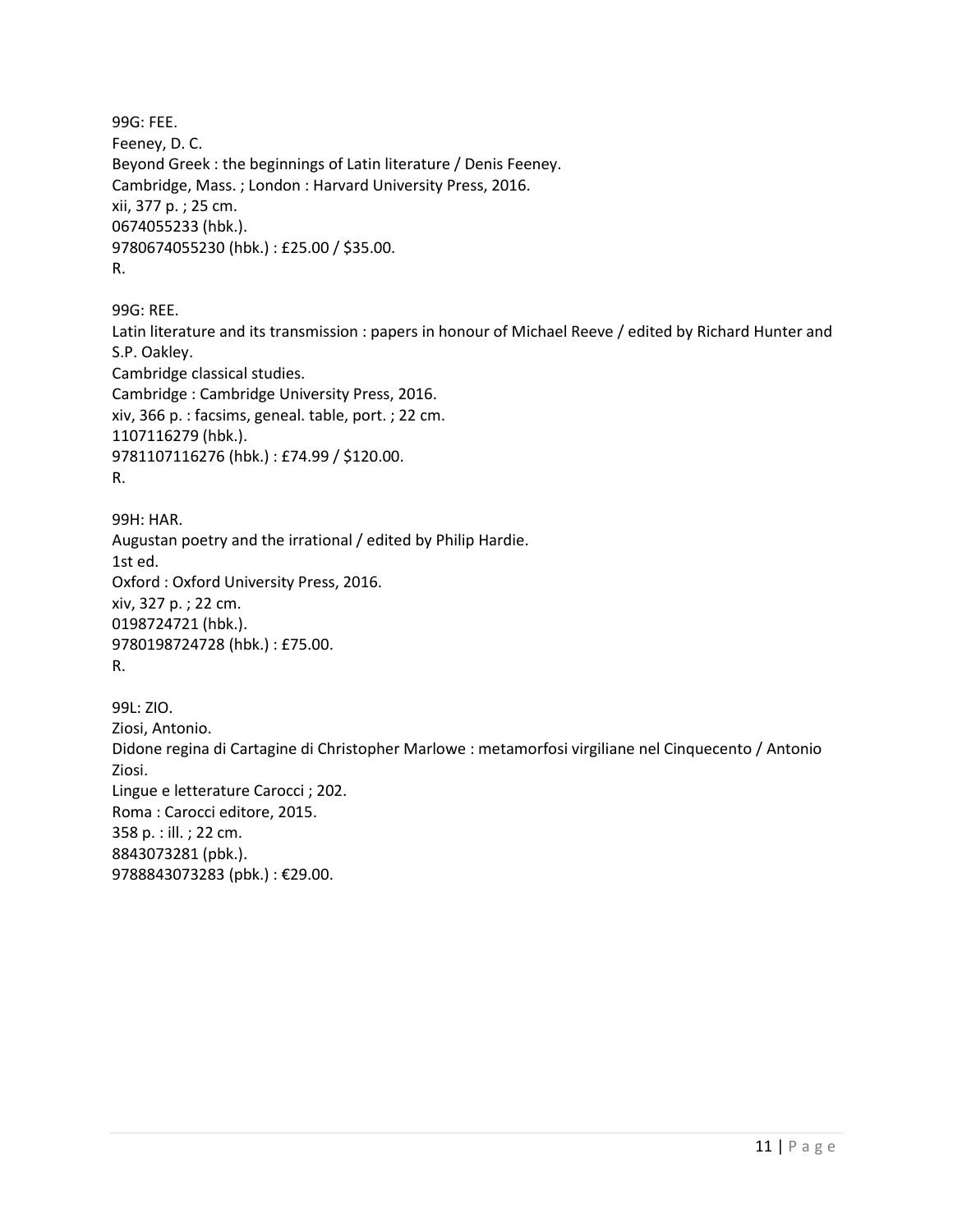#### <span id="page-11-0"></span>**100-101: PAPYROLOGY AND EPIGRAPHY**

X100A: PEC. Nel segno del testo : edizioni, materiali e studi per Oronzo Pecere / a cura di Lucio Del Corso, Franco De Vivo, Antonio Stramaglia. Papyrologica Florentina ; v. 44. Firenze : Edizioni Gonnelli, 2015. x, 370 p., 22 p. of col. plates : ill., facsims ; 31 cm. 8874680457 (pbk.). 9788874680450 (pbk.) : €120.00.

XST.5.

Storia della scrittura e altre storie / a cura di Daniele Bianconi. Bollettino dei Classici. Supplemento ; n. 29. [Roma] : Accademia Nazionale dei Lincei, 2014. 461 p. : ill. ; 24 cm. 8821810828 (pbk.). 9788821810824 (pbk.) : €70.00.

X100H: FAY. Graeco-Roman archives from the Fayum / by Katelijn Vandorpe, Willy Clarysse and Herbert Verreth ; with contributions by Guiseppina Azzarello [and twelve others]. Collectanea hellenistica ; 6. Leuven : Peeters, 2015. 496 p. : ill., facsims, geneal. tables, map, plan ; 30 cm. 9042931620 (pbk.). 9789042931626 (pbk.) : €105.00. R.

X100i: DAR. Daris, Sergio. Silloge di papiri greci documentari / Sergio Daris. L'acacia e il sicomoro ; 1. Trieste : EUT Edizioni Università di Trieste, 2015. 229 p. : col. facsim. ; 26 cm. 8883035666 (pbk.). 9788883035661 (pbk.) : €28.00.

101G.1: GIO. Giovagnorio, Francesca. Dediche votive private attiche del IV secolo a.C. : il culto di Atena e delle divinità mediche / Francesca Giovagnorio. BAR international series ; 2726. Oxford : Archaeopress, 2015. 104 p. : ill., plans ; 30 cm. 1407313819 (pbk.). 9781407313818 (pbk.) : £29.00.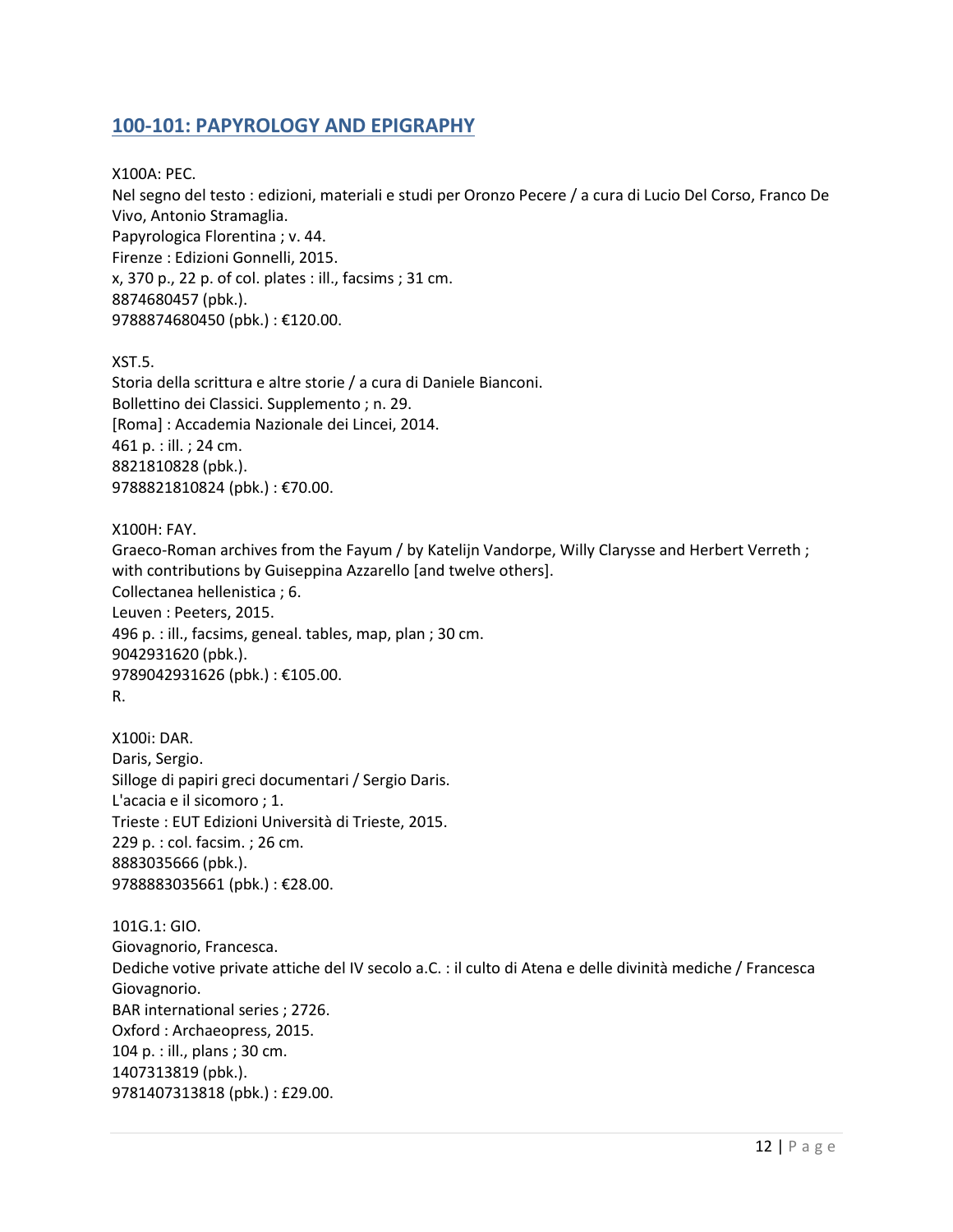XST.2.

La gloria di Athana Lindia / a cura di Carmine Ampolo, Donatella Erdas, Anna Magnetto. Annali della Scuola Normale Superiore di Pisa, Classe di Lettere e Filosofia ; 5.Ser. 6.2014,1. Pisa : Edizioni ETS, [2015]. 536 p. : ill., maps, plans ; 24 cm.

#### ST.17.

Epigrafi di Iasos : nuovi supplementi. 2, In memoria di Giovanni Pugliese Carratelli / [premessa Gianfranco Maddoli]. Studi classici e orientali ; v. 61, tomo 2, 2015. Pisa : Pisa University Press, 2015. 217 p. : ill., plans ; 24 cm. 8867415492 (pbk.). 9788867415496 (pbk.) : €20.00.

X101G.6: KLA.

Ferrary, Jean-Louis. Les mémoriaux de délégations du sanctuaire oraculaire de Claros : d'après la documentation conservée dans le Fonds Louis Robert (Académie des inscriptions et belles-lettres) / Jean-Louis Ferrary. Mémoires de l'Académie des inscriptions et belles-lettres ; nouv. sér., t. 49. Paris : Académie des inscriptions et belles-lettres, 2014. 2 v. (xx, 653; 259 p.) : ill. (some col.), col. maps, plans ; 28 cm. 2877543072 (set : pbk.). 9782877543071 (set : pbk.) : €150.00. H.

101H.1: CON. Le epigrafi della Valle di Comino : atti dell'undecimo convegno epigrafico cominese, Sora - Atina, 30-31 maggio 2014 / a cura di Heikki Solin. San Donato Val di Comino : Associazione "Genesi", 2015. 122 p. : ill., geneal. table, map, plan ; 24 cm. 8898701128 (pbk.). 9788898701124 (pbk.) : €40.00.

#### <span id="page-12-0"></span>**102-116: PREHISTORY, ARCHAEOLOGY AND TOPOGRAPHY**

X105E: ANT. Antioch on the Orontes : early explorations in the city of mosaics = Asi'deki Antakya : mozaikler şehrinde ilk araştırmalar / edited by Scott Redford ; translation Azen Keskin, Tuna Şare. Istanbul : Koç Universitesi Yayınları, 2014. 271 p. : ill., maps, portraits ; 28 cm. 6055250268 (pbk). 9786055250263 (pbk) ; €39.00.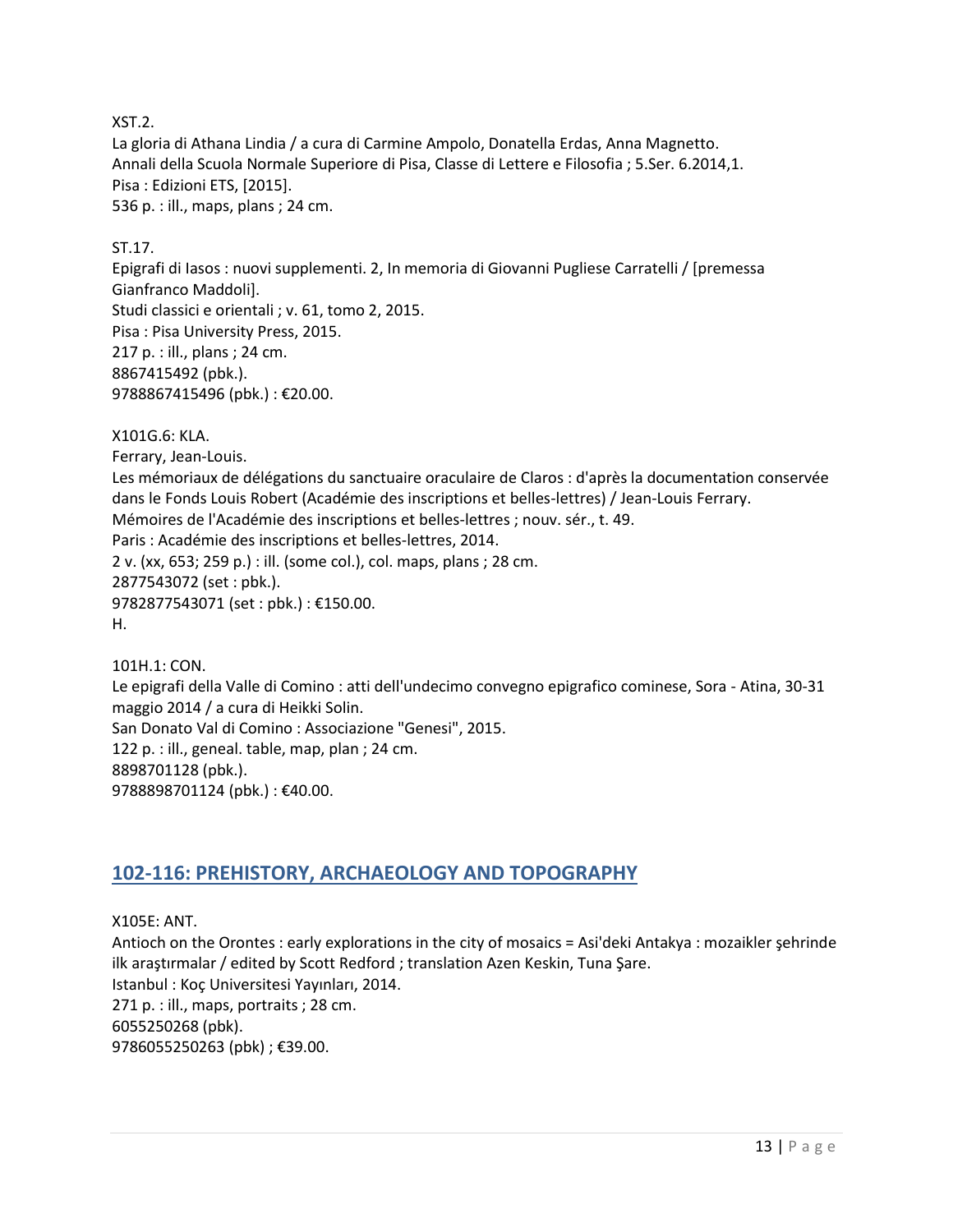#### X105E: SER.

Sergilla, village d'Apamène. Tome 1, Une architecture de pierre / par Georges Tate et Maamoun Abdulkarim ; et Gérard Charpentier, Catherine Duvette, Claudine Piaton ; avec la collaboration de Pierre Bilgen ... [et al.]. Bibliothèque archéologique et historique ; t. 203. Beyrouth : Presses de l'IFPO, 2013. 2 v. (615, 241 p.) : ill. (some col.), maps, plans ; 28 cm.+ + 29 folding plates in folder. 2351593936 (set : pbk.). 9782351593936 (set : pbk.) : €125.00.

XF.13. Smith, R. R. R. Ancient theaters of Anatolia / R.R.R. Smith, text ; Ahmet Ertuğ, photography. Istanbul : Ertuğ & Kocabiyik, 2014. 208 p. : ill. (some col.), maps, plans : 34 x 47 cm. 0954807766 (hbk.). 9780954807764 (hbk.) : €649.00.

X107C.3: CON. La Cappadoce méridionale : de la préhistoire à la période byzantine : 3èmes rencontres d'archéologie de l'IFEA / Dominique Béyer, Olivier Henry et Aksel Tibet (éds.). Istanbul : Institut Français d'Etudes Anatoliennes Georges-Dumézil, 2015. viii, 249 p. : ill., plans, maps ; 28 cm. 2362450597 (pbk.). 9782362450594 (pbk) : €49.00 / \$74.00.

X107D: HIE.

Hierapolis di Frigia. 5, Le attività delle campagne di scavo e restauro 2004-2006 / a cura di Francesco D'Andria, Maria Piera Caggia, Tommaso Ismaelli. Hierapolis di Frigia ; V. Taksim, İstanbul : Ege Yayınları, 2012. xii, 791 p. : ill. (chiefly col.), maps (chiefly col.) ; 31 cm. 6054701096 (hbk.). 9786054701094 (hbk.) : €69.00.

X107D: HIE. Hierapolis di Frigia. 6, La tomba bella : un heroon giulio-claudio e il suo sarcofago / Ilaria Romeo, Dario Panariti, Rosangela Ungaro. İstanbul : Ege Yayınları, 2014. xx, 340 p. : ill. (some col.), maps ; 30 cm. 6054701398 (hbk.). 9786054701391 (hbk.) : €49.00.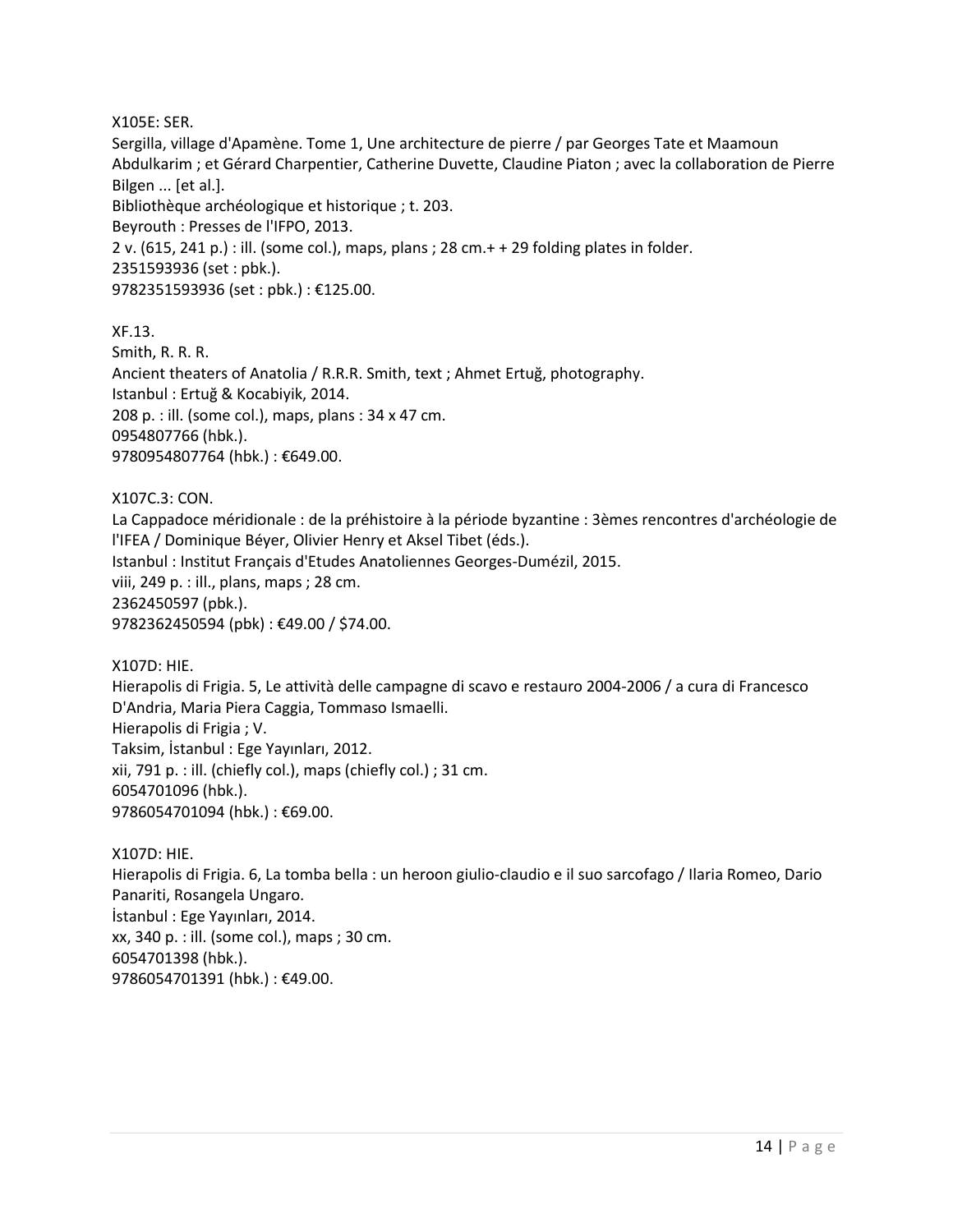X107D (Q): HIE.

Hierapolis di Frigia. 7, Nuovo atlante di Hierapolis di Frigia : cartografia archaeologica della città e delle necropoli / a cura di Giuseppe Scardozzi. Istanbul : Ege Yayınları, 2015. 293 p. : ill. (mostly col.), plans, map in rear pocket ; 34 cm. 6054701851 (hbk.). 9786054701858 (hbk.) : €120.00.

X107D: PAR. Parion : the flourishing city of ancient Troad / edited by Cevat Başaran ; translated by Vedat Keleş, Michael D. Yilmaz. Istanbul : Ege Yayınları, 2015. 233 p. : ill. (chiefly col.), maps ; 31 cm. 6054701797 (hbk.). 9786054701797 (hbk.) : €29.00.

107D: PES.

Verlinde, Angelo. The Roman sanctuary site at Pessinus : from Phrygian to Byzantine times / Angelo Verlinde.

Monographs on antiquity ; v. 7. Leuven : Peeters, 2015.

xx, 436 p., 4 p. of plates (some col.) : ill. (some col.), plans ; 28 cm. + 4 folded leaves of plans in pocket at rear. 904293056X (hbk.).

9789042930568 (hbk.) : €105.00. R.

X107D: SMI. Smintheion : in search of Apollo Smintheus / edited by A. Coşkun Özgünel. İstanbul : Ege Yayınları, 2015. 167 p. : col. ill., col. maps, plans ; 31 cm. 6054701800 (hbk.). 9786054701803 (hbk.): €29.00.

108A: BRO. Brophy, Elizabeth, 1986- Royal statues in Egypt 300 BC-AD 220 : context and function / Elizabeth Brophy. Archaeopress Egyptology ; 10. Oxford : Archaeopress Pub., 2015. iv, 163 p. : ill. (some col.), maps, plans ; 30 cm. 1784911518 (pbk.). 9781784911515 (pbk.) : £38.00.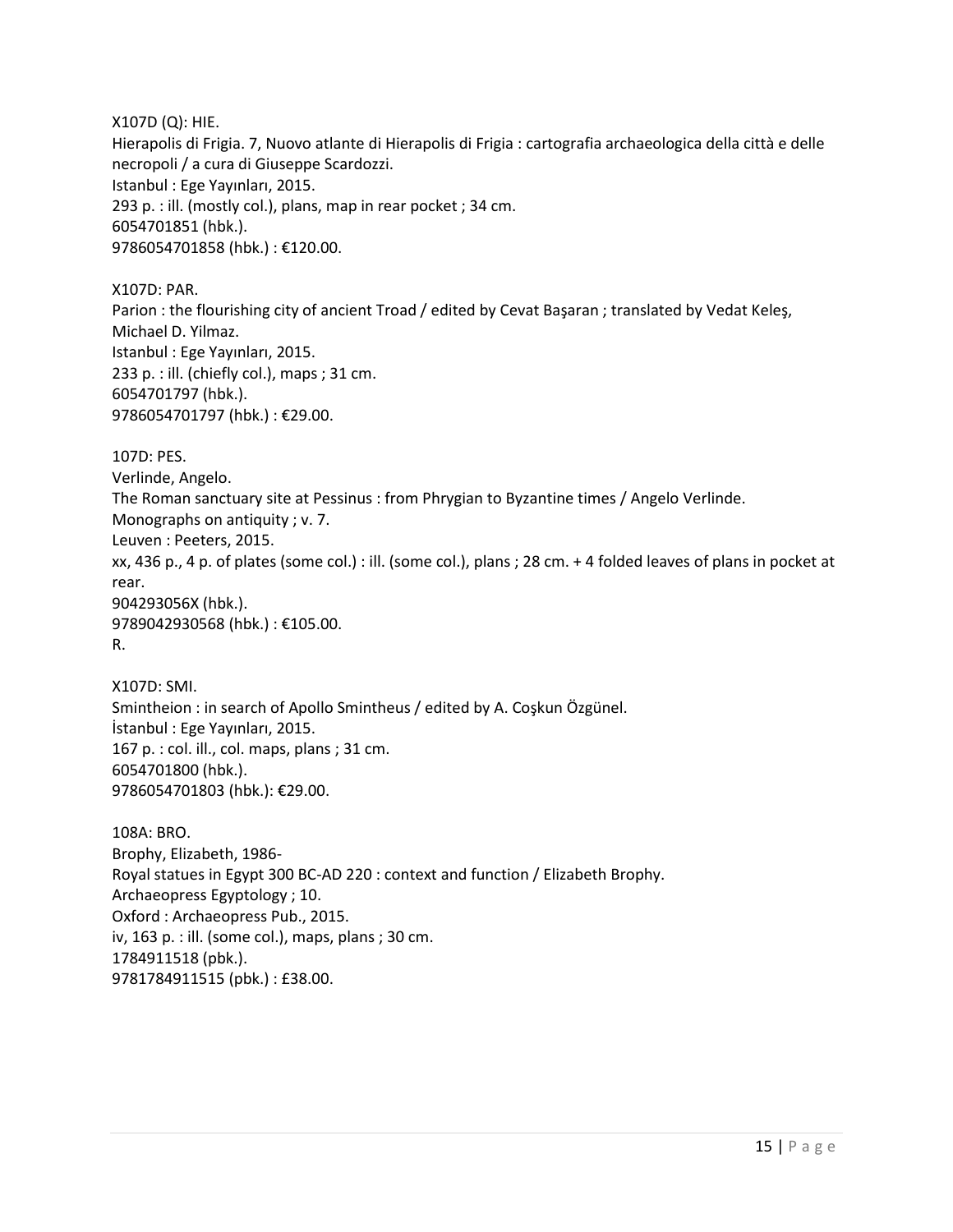108A: LON.

Egypt : faith after the pharaohs / edited by Cäcilia Fluck, Gisela Helmecke, Elizabeth O'Connell ; with the assistance of Elisabeth Ehler. London : The British Museum Press, 2015. 288 p. : col. ill., facsims, maps ; 27 cm. 0714151149 (pbk.). 9780714151144 (pbk.) : £25.00. R.

X108A.1: POM. La batellerie égyptienne : archéologie, histoire, ethnographie / édité par Patrice Pomey. Études Alexandrines ; 34. Alexandrie : Centre d'Etudes Alexandrines, 2015. 332 p. : ill. (some col.), maps, plans ; 29 cm. 2111298549 (hbk). 9782111298545 (hbk) : €40.00.

X108A.2: ALE.

Alexandria under the Mediterranean : archaeological studies in memory of Honor Frost / edited by Georges Soukiassian. Études Alexandrines ; 36. Alexandrie : Centre d'Etudes Alexandrines, 2015. 137 p. : ill. (some col.), maps, plans ; 29 cm. 2111390267 (hbk). 9782111390263 (hbk) : €40.00.

108B: MOR. Morizot, Pierre, 1921- Romains et Berbères : face à face / Pierre Morizot. Collection "Les Hespérides". Arles : Éditions Errance, 2015. 159 p. : ill., maps ; 24 cm. 2877725898 (pbk.). 9782877725897 (pbk.) : €30.00.

109C: RIZ. Rizzotto, Laura-Concetta. "Sein Zum Tode ..." : Untersuchungen zu den gesellschaftlichen Strukturen anhand der Nekropolen und Gräber der protogeometrischen und geometrischen Epoche aus Mittel-und Ostkreta / Laura-Concetta Rizzotto. BAR international series ; 2749. Freiburg dissertations in Aegean archaeology. Oxford : Archaeopress, 2015. x, 282 p. : ill., maps, plans ; 30 cm. 1407314106 (pbk.). 9781407314105 (pbk.) : £48.00.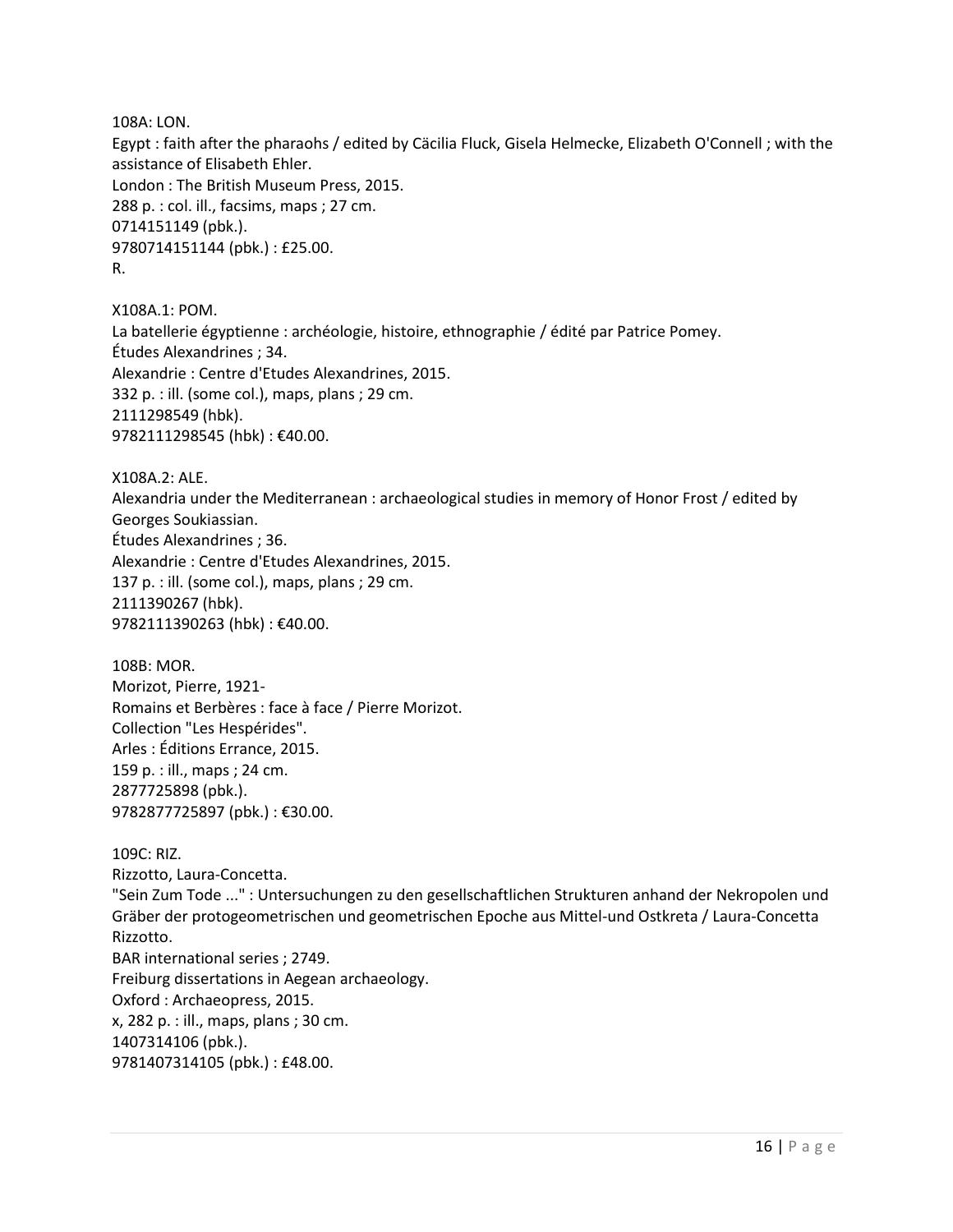109F: MEL. Photos-Jones, Effie. Eros, mercator and the cultural landscape of Melos in classical antiquity : the archaeology of the minerals industries of Melos / Effie Photos-Jones and Allan J. Hall. Early materials and practices series. Glasgow : Potingair Press, [2014]. 249 p. : ill. (some col.), maps ; 26 cm. 0956824013 (pbk.). 9780956824011 (pbk.) : £35.00. H.

109F: PAR.

Kourayos, Yannos.

Paris, Antiparos, Despotiko : apo tēn proïstoria sta neōtera chronia = Paros, Antiparos, Despotiko : from Prehistoric to contemporary times / Giannos Kouragios.

Paros : Dēmos Parou, Epitropē Tourismos kai Anaptyxēs = Municipality of Paros Island, Tourism and Development Committee, 2015.

120 p. : col. ill., maps, plans ; 28 cm. 9608932750 (pbk.). 9789608905313 (pbk.).

X109G: DEL.

Moretti, Jean-Charles.

Atlas. Coffret / par Jean-Charles Moretti (dir.), Lionel Fadin, Myriam Fincker et Véronique Picard. Exploration archéologique de Délos fasc.43.

Athènes : École française d'Athènes, 2015.

1 atlas (51 folded leaves) : coloured maps ; 32 cm. + 1 booklet (39 pages ; 31 cm.). 2869582641 (hbk.). 9782869582644 (hbk.) : €215.00.

110A: GRU. Grumeza, Lavinia. Sarmatian cemeteries from Banat : (late 1st - early 5th centuries AD) / Lavinia Grumeza. Ad limites orbis romani ; 2. series. Cluj-Napoca : Mega, 2014. 411 p. : ill. (some col.), maps ; 30 cm. 6065435325 (hbk.). 9786065435322 (hbk.).

110A.1: IST.

Evidence of the Roman army in Slovenia = Sledovi rimske vojske na Slovenskem / uredniki / editors Janka Istenič, Botjan Laharnar, Jana Horvat. Katalogi in monografije ; 41. Ljubljana : Narodni muzej Slovenije, 2015. 430 p. : ill., maps, plans ; 34 cm. 9616169971 (hbk.). 9789616169974 (hbk.) : €56.00.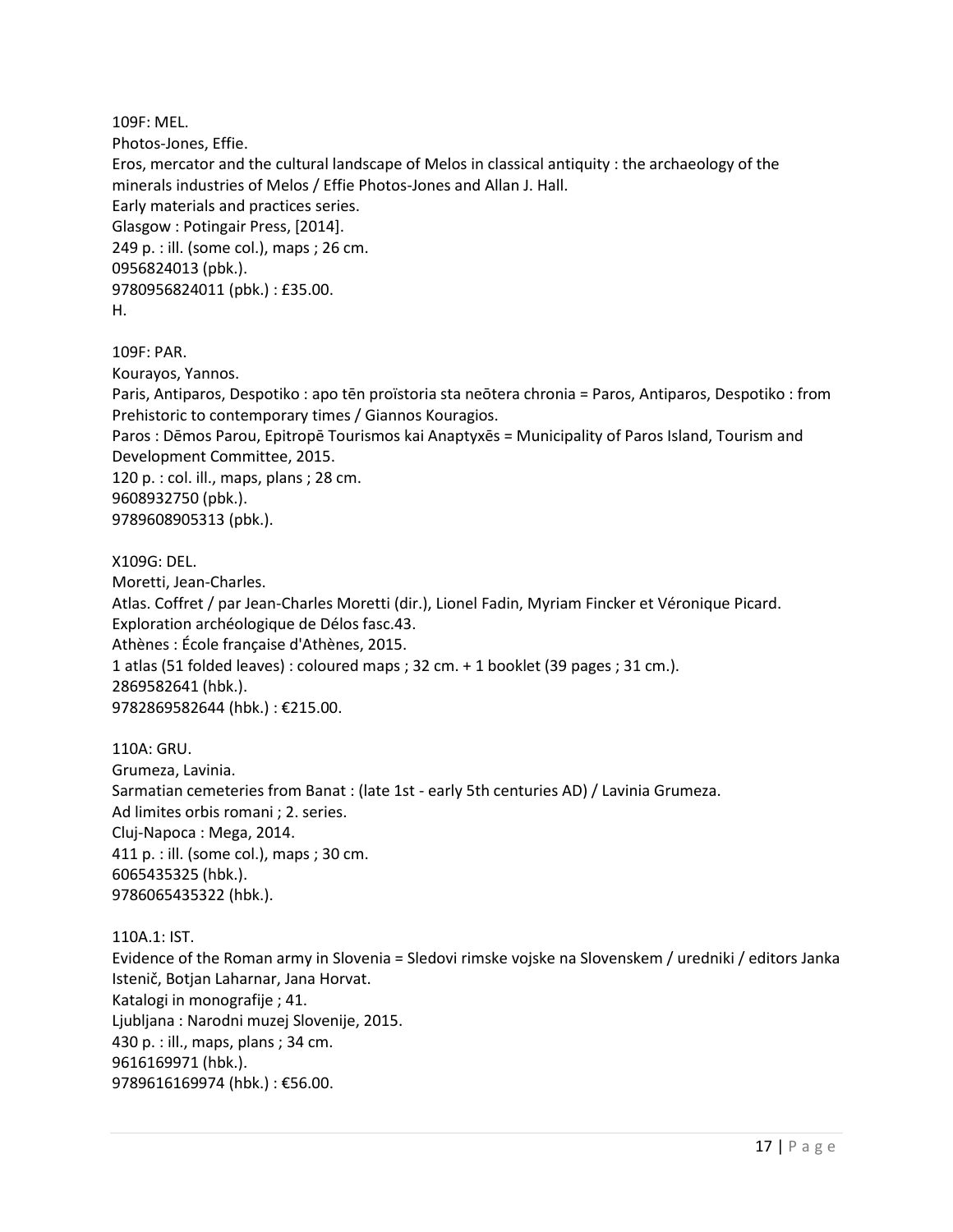110A.3: IVA. Thracian, Greek, Roman and medieval cities, residences and fortresses in Bulgaria / scientific editor : Rumen Ivanov. Sofia : Ratiaria Semper Floreat, 2015. xvi, 666 p. : ill., maps, plans, ports ; 29 cm. 6199050304 (pbk.). 9786199050309 (pbk.) : €35.00.

XD.Box 95. Prokova, Alexandra, 1966- Die figürlichen Tonvotive aus dem Heiligtum der Parthenos in der antiken Stadt Neapolis : zu Kult und materieller Kultur einer griechischen Stadt an der nordägäischen thrakischen Küste. Köln : [Universität zu Köln], [2014]. 422 leaves : ill., map ; 30 cm.

112F: SOU.

Theodoropoulou-Polychroniadis, Zetta. Sounion revisited : the sanctuaries of Poseidon and Athena at Sounion in Attica / Zetta Theodoropoulou-Polychroniadis. Oxford : Archaeopress, 2015. xii, 333 p. : ill. (some col.), maps, plans ; 30 cm. 1784911542 (pbk.). 9781784911546 (pbk.) : £55.00.

112H Copy 1: COR. Bookidis, Nancy, 1938- The Sanctuary of Demeter and Kore : the Greek lamps and offering trays / by Nancy Bookidis and Elizabeth G. Pemberton. Corinth ; v. 18, pt. 7. Princeton, N.J. : American School of Classical Studies at Athens, 2015. xix, 183 p., 50 p. of plates : ill. ; 31 cm. 0876611870 (hbk.). 9780876611876 (hbk.) : £95.00. H.

ST. 10. Bridge of the untiring sea : the Corinthian Isthmus from prehistory to late antiquity / edited by Elizabeth R. Gebhard and Timothy E. Gregory. Hesperia supplement ; 48. Princeton, NJ : American School of Classical Studies at Athens, 2015. xxi, 386 p. : ill., plans ; 28 cm. 0876615485 (pbk.). 9780876615485 (pbk.) : \$75.00 / £45.00.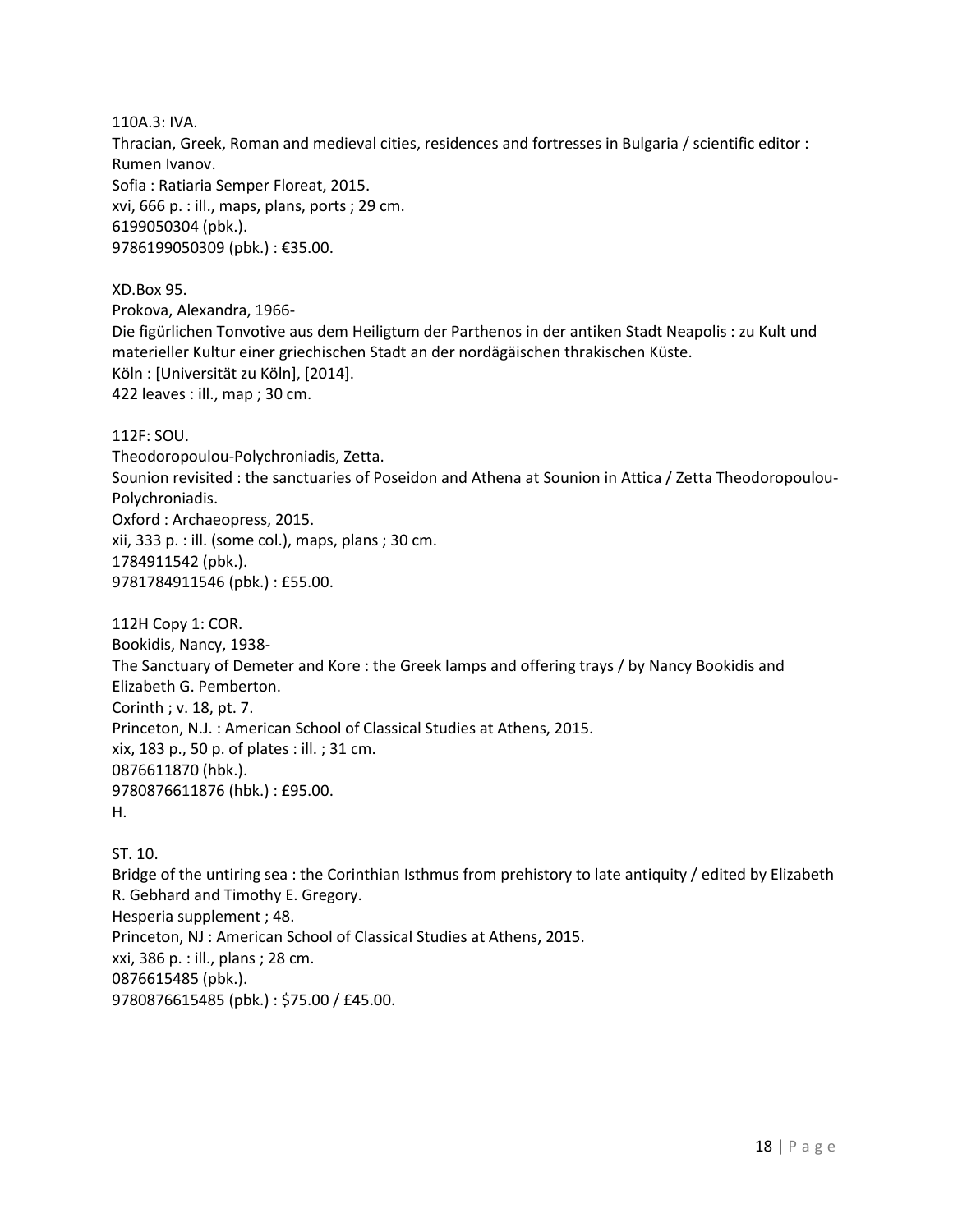X113D.1: MAZ. Mazzei, Marina, 1955-2004. I Dauni : archeologia dal IV al I secolo a.C. / Marina Mazzei. Daunia archeologica. Monografie ; 6. Foggia : C. Grenzi, 2015. 139 p. : ill. (some col.), map, plans ; 24 cm. 888431612X (pbk.). 9788884316127 (pbk.) : €26.00.

113D.10: DIO. Dionisio, Anna, 1982- La valle del Sagittario e la conca Peligna, Abruzzo, tra il IV e il I secolo A.C. : dinamiche e sviluppi della romanizzazione / Anna Dionisio. BAR international series ; 2735. Oxford : Archaeopress, 2015. iv, 626 p. : ill., maps, plans ; 30 cm. 1407313924 (pbk.). 9781407313924 (pbk.) : £85.00.

X113E: AQU.

Previato, Caterina. Aquileia : materiali, forme e sistemi costruttivi dall'età repubblicana alla tarda età imperiale / Caterina Previato. Antenor. Quaderni / Università degli studi di Padova, Dipartimento di archeologia ; 32. Padova : Padova University Press, 2015. 638 p. : ill. (some col.), maps, plans ; 30 cm. 8869380300 (pbk.). 9788869380303 (pbk.) : €70.00.

X113E: BER.

"Hospitium comunis Pergami" : scavo archeologico, restauro e valorizzazione di un edificio storico della città / a cura di Maria Fortunati e Angelo Ghiroldi. Milano : Soprintendenza per i beni archeologici della Lombardia, 2012. 122 p. : col. ill., plans ; 30 cm. 888948473X (pbk.). 9788889484739 (pbk.).

X113F: POM POM. Grimaldi, Mario, 1973- Pompei : il Foro civile nella Pompeianarum Antiquitatum Historia di G. Fiorelli / Mario Grimaldi. Collana Pompei ; 3. Napoli : Valtrend Ed., 2015. 255 p. : col. ill., facsims, plans ; 31 cm. 8888623353 (hbk.). 9788888623351 (hbk.) : €135.00. R.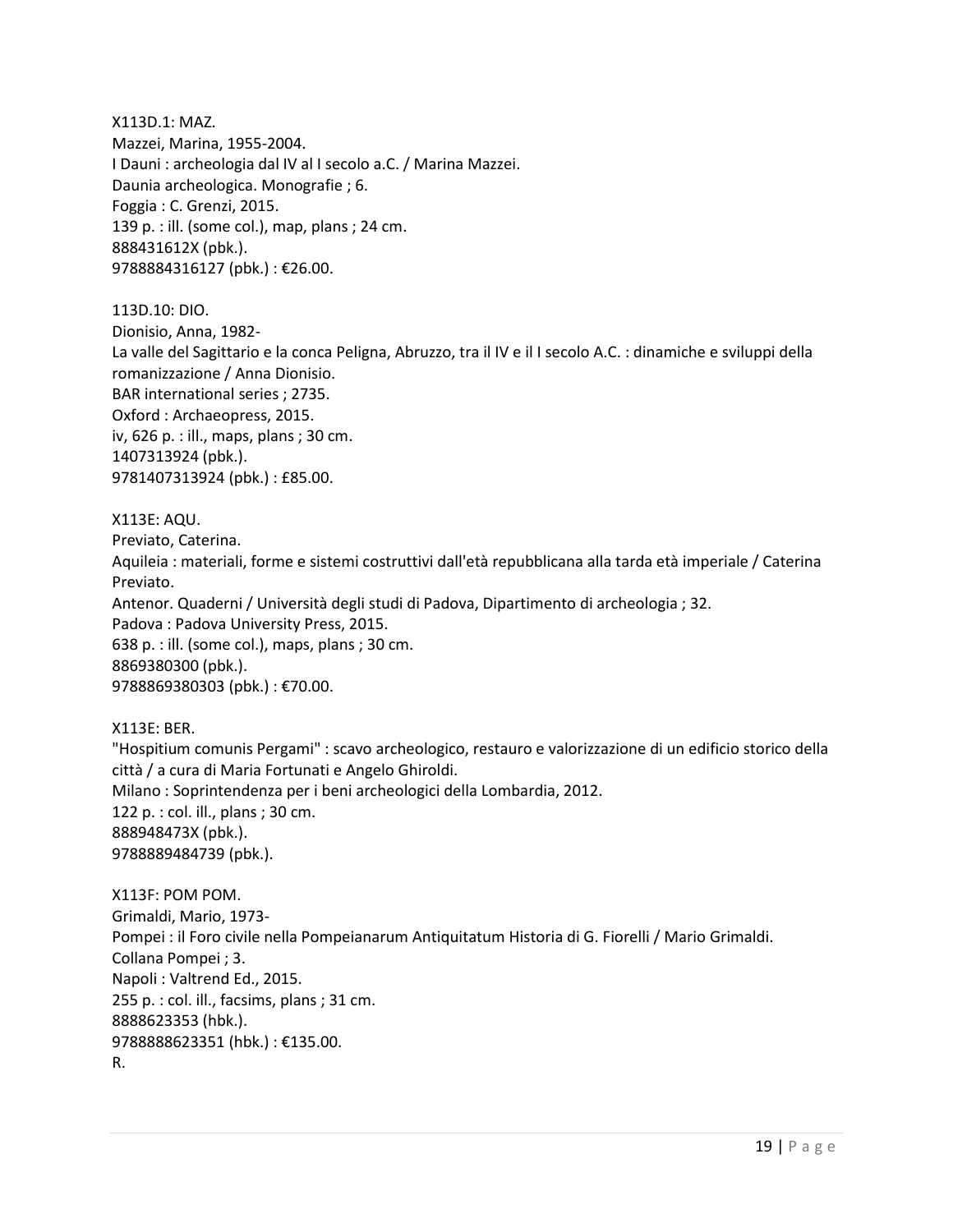X113F: POM POM. Grimaldi, Mario, 1973- Pompei : la casa di Marco Fabio Rufo / Mario Grimaldi. Collana Pompei ; v. 2. Napoli : Valtrend Editore, [2014]. 398 p. : ill. (some col.) ; 31 cm. 8888623787 (hbk.). 9788888623788 (hbk.) : €170.00. R.

113F: SEP. Brun, Jean-Pierre. Les installations artisanales romaines de Saepinum : tannerie et moulin hydraulique / Jean-Pierre Brun, Martine Leguilloux. Collection du Centre Jean Bérard ; 43. Collection du Centre Jean Bérard. Archéologie de l'artisanat antique ; 7. Naples : Centre Jean Berard, 2014. 182 p. : ill. (chiefly col.), maps, plans ; 28 cm. 2918887188 (pbk.). 9782918887188 (pbk.) : €30.00.

XST.2.

Notizie degli scavi di antichità comunicate dalla Scuola Normale Superiore di Pisa : rassegna archeologica del Laboratorio di Scienze dell'Antichità / cura red.: Chiara Michelini.

Annali della Scuola Normale Superiore di Pisa, Classe di Lettere e Filosofia ; 5.Ser. 6.2014,2 : Supplemento.

Pisa : Edizioni ETS, [2015].

xi, 219 p. : ill. (some col., some folding), map, plans ; 24 cm.

114C: AMP.

Empúries a l'antiguitat tardana / coordinació i edició Josep Maria Nolla, Joaquim Tremoleda ; autors Josep Maria Nolla ... [et al] ; estudis antropològics Bibiana Agustí. Monografies emporitanes ; 15. Barcelona : Generalitat de Catalunya, Departament de Cultura, [2015]. 2 v. ([480] p.) : ill. (some col.), facsims, maps, plans, ports ; 30 cm. 8439392508 (set : pbk.). 9788439392507 (set : pbk.) : €40.00.

114C: CAR. Quevedo, Alejandro. Contextos cerámicos y transformaciones urbanas en Carthago Nova (s. II-III d.C.) / Alejandro Quevedo. Roman and late antique Mediterranean pottery ; 7. Oxford : Archaeopress Publishing, 2015. x, 397 p. : ill. (some col.), maps, plans ; 30 cm. 1784910546 (pbk.). 9781784910549 (pbk.) : £72.00.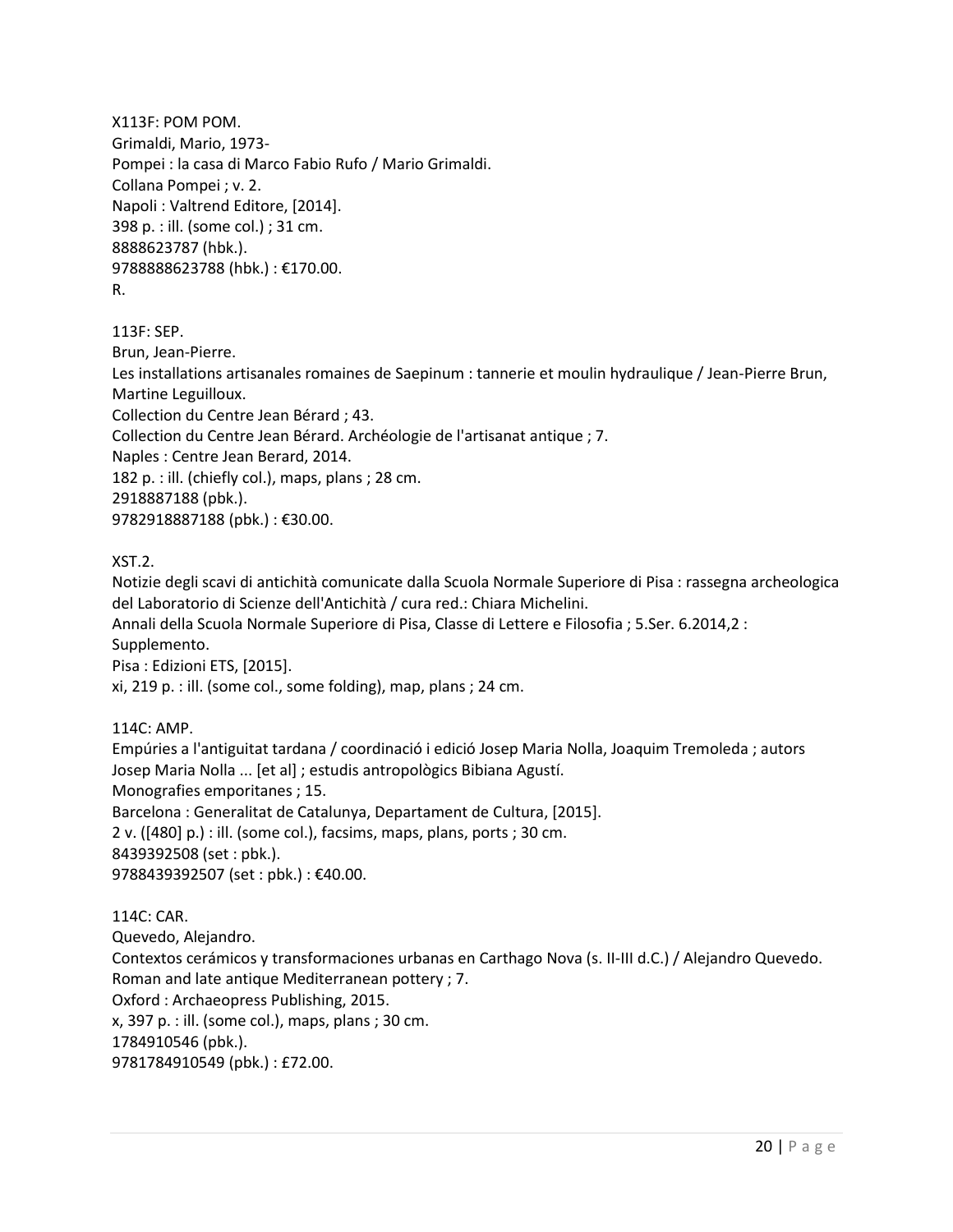114G: BAT. Bats, Michel. D'un monde à l'autre : contacts et acculturation en Gaule Mèditerranéenne / Michel Bats ; textes réunis par Bruno d'Agostino, Philippe Boissinot, Alan Bouet [and sixteen others]. Collection du Centre Jean Bérard ; 42. Naples : Centre Jean Bérard, 2013. 395 p. : ill. (some col.), maps ; 28 cm. 291888717X (pbk.). 9782918887171 (pbk.) : €47.00. 114G: RÉM. Rémy, Bernard, 1942- Les vieux en Gaule romaine : Ier siècle avant J.-C.-Ve siècle après J.-C. / Bernard Rémy, Nicolas Mathieu ; avec la collaboration de Henri Desaye, Maxence Segard ; et la participation de Patrice Faure, Cyrille Le Forestier, Xavier Long et Christian Vernou. Collection "Les Hespérides". Arles : Éditions Errance, 2015. 198 p. : ill., maps ; 24 cm. 2877725871 (pbk.). 9782877725873 (pbk.) : €32.00.

```
B.
```
115B: SAA. Amrhein, Carsten. Glanz und Alltag : Preziosen aus den Sammlungen des Römerkastells Saalburg / Carsten Amrhein / Peter Knierriem / Elke Löhnig. Mainz am Rhein : Nünnerich-Asmus Verlag & Media, [2015]. 208 p. : 102 col. ill. ; 23 cm. 3945751217 (hbk.). 9783945751213 (hbk.) : €19.90. B.

115B: TRI. Seiler, Stephan. Die Entwicklung der römischen Villenwirtschaft im Trierer Land : agrarökonomische und infrastrukturelle Untersuchungen eines römischen Wirtschaftsgebiets / Stephan Seiler. Philippika : Altertumswissenschaftliche Abhandlungen = Contributions to the study of ancient world cultures ; 81. Wiesbaden : Harrassowitz Verlag, 2015. vii, 384 p., 43 p. of plates : ill., maps, plans ; 31 cm + 3 col. folded maps in pocket at rear. 3447103221 (hbk.). 9783447103220 (hbk.) : €138.00. B.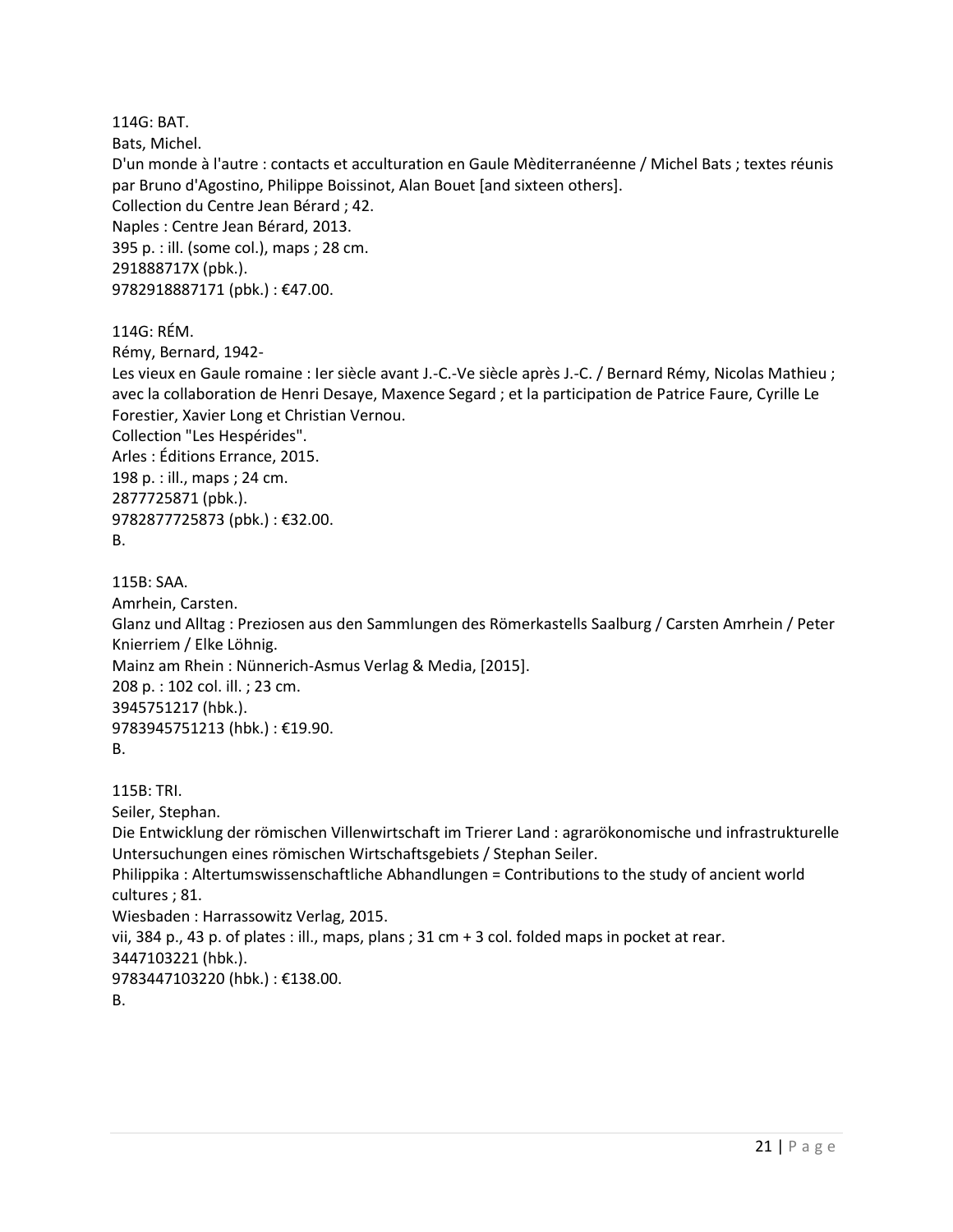115J: PUL.

La villa romaine du Prieuré à Pully et ses peintures murales : fouilles 1971-1976 et 2002-2004 / sous la direction de Catherine May Castella ; Evelyne Broillet-Ramjoué ... [et al.] ; avec des contributions de Pierre André ... [et al.]. Cahiers d'archéologie romande de la Bibliothèque historique vaudoise ; no 146. Lausanne : Cahiers d'archéologie romande, 2013. 394 p. : ill. (chiefly col.), plans ; 30 cm. + 1 CD-ROM. 2880281466 (pbk.). 9782880281465 (pbk.) : Sw.fr.65.

115J: SAI.

Le sanctuaire gallo-romain du Chasseron : découvertes anciennes et fouilles récentes : essai d'analyse d'un lieu de culte d'altitude du Jura vaudois / Thierry Luginbühl, Cédric Cramatte et Jana Hoznour dir. Cahiers d'archéologie romande de la Bibliothèque historique vaudoise ; no 139. Lausanne : Cahiers d'archaeologie romande, 2013. 426 p. : ill. (some col.), maps ; 30 cm. 2880281393 (pbk.). 9782880281397 (pbk.) : Sw.fr.65.

116C: ELL. Elliott, Paul, 1968- Everyday life of a soldier on Hadrian's Wall / Paul Elliott. [Stroud] : Fonthill, 2015. 159 p., [16] p. of plates : ill. (some colour), maps ; 24 cm. 1781553645 (hbk.). 9781781553640 (hbk.) : £18.99 / \$34.95.

## <span id="page-21-0"></span>**117-119: ANCIENT HISTORY**

117D: GON.

L'idéalisation de l'autre : faire un modèle d'un anti-modèle : actes du 2e colloque SoPHiA-Société, politique, histoire de l'Antiquité, tenu à Besançon les 26-28 novembre 2012 / sous la direction de Antonio Gonzales, Maria Teresa Schettino. Institut des sciences et techniques de l'Antiquité. Besançon : Presses universitaires de Franche-Comté, 2014. 346 p. : ill. (some col.) ; 22 cm. 2848675047 (pbk.). 9782848675046 (pbk.) : €28.00.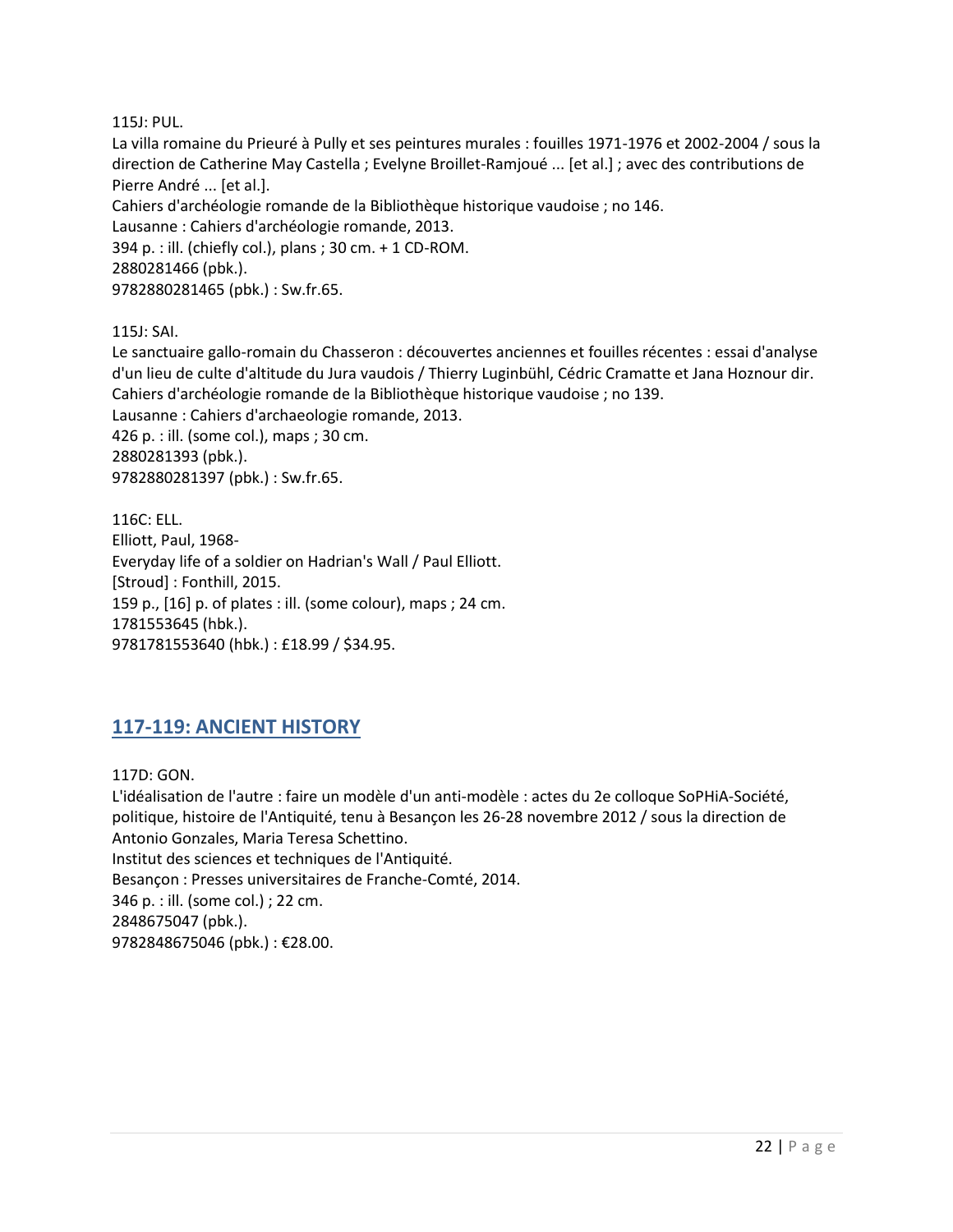118N: LAB. LaBuff, Jeremy. Polis expansion and elite power in Hellenistic Karia / Jeremy LaBuff. Alexander the Great and the Hellenistic world. Lanham ; London : Lexington Books, 2016. xviii, 257 p. : ill., geneal. table, maps ; 24 cm. 1498513999 (hbk.). 9781498513999 (hbk.) : £65.00. 9781498514002 (e-book).

ST.17.

Crisis e inestabilidad en el mundo antiguo / [presentación Manuel Salinas de Frías]. Studia historica: historia antigua ; vol. 30. Salamanca : Ediciones Universidad de Salamanca, 2012. 393 p. ; 24 cm. (pbk.).

119C: DUD.

Duducu, Jem. The Romans in 100 facts / Jem Duducu. Stroud : Amberley, 2015. 192 p. ; 20 cm. 1445649705 (pbk.). 9781445649702 (pbk.) : £7.99. R.

119D: GOO. Goodman, Rob. Rome's last citizen : the life and legacy of Cato, mortal enemy of Caesar / Rob Goodman and Jimmy Soni. 1st ed. New York : Thomas Dunne Books, an imprint of St. Martin's Press, 2012. ix, 366 p. ; 25 cm. 0312681232 (hbk.). 9780312681234 (hbk.) : \$26.00 / Can.\$31.00. 9781250013583 (e-book). 1250013585 (e-book).

119Q: FRA.

New perspectives on late antiquity in the Eastern Roman Empire / edited by Ana de Francisco Heredero, David Hernández de la Fuente and Susana Torres Prieto. Newcastle upon Tyne : Cambridge Scholars Publishing, 2014. xiv, 436 p. : ill., maps ; 22 cm. 1443863955 (hbk.). 9781443863957 (hbk.) : £57.99. H. or R.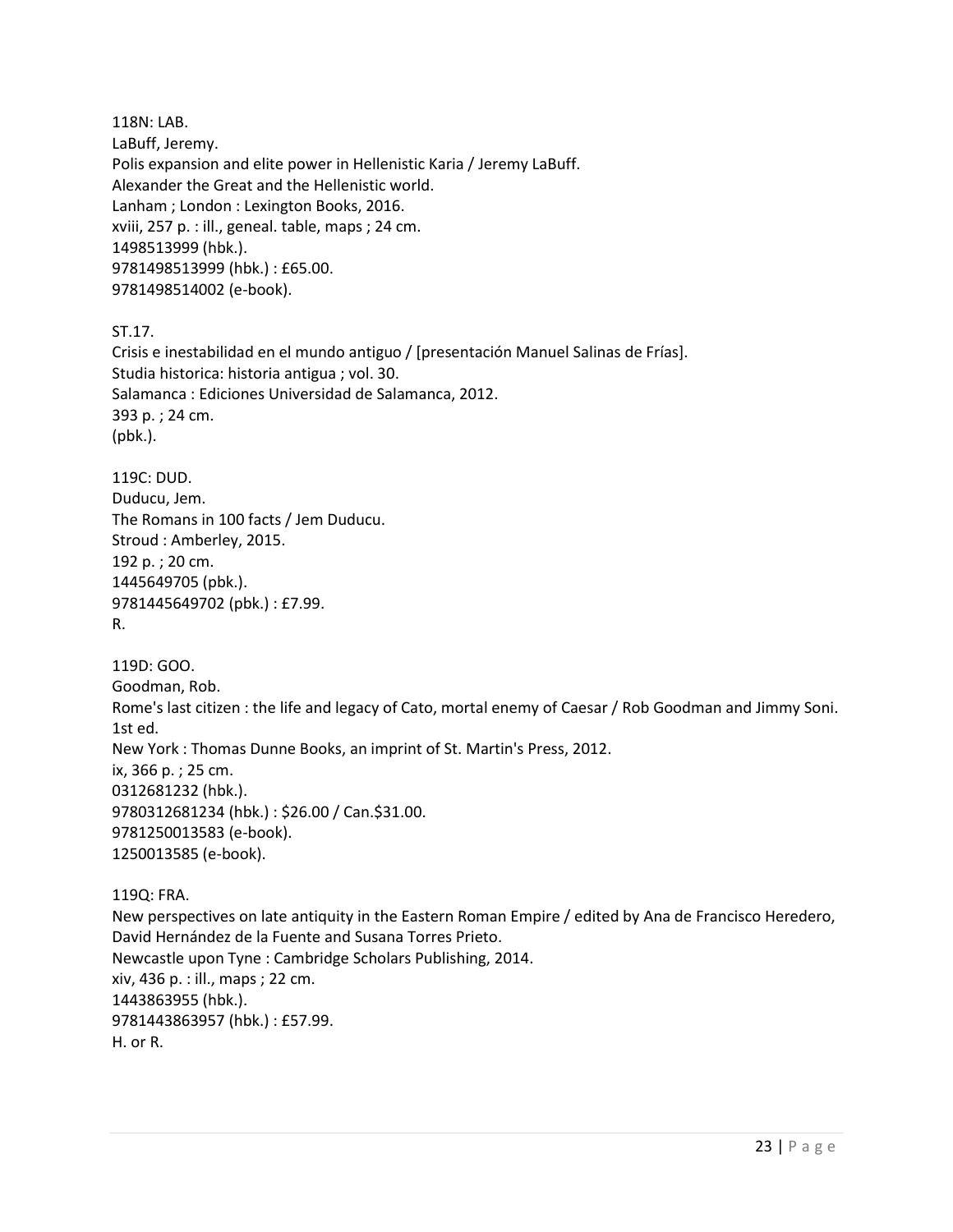#### <span id="page-23-0"></span>**120: CHRISTIANITY, JUDAISM ETC.**

120E: SAB. Sabo, Theodore. Christians and Platonists : the ethos of late antiquity / Theodore Sabo. Newcastle upon Tyne : Cambridge Scholars Publishing, 2015. vii, 130 p. ; 22 cm. 1443882690 (hbk.). 9781443882699 (hbk.) : £41.99. H. or R.

#### <span id="page-23-1"></span>**121: POLITICS AND LAW**

121A: FIS.

'Aristocracy' in antiquity : redefining Greek and Roman elites / editors Nick Fisher and Hans van Wees ; contributors Guy Bradley ... [et al.]. Swansea : The Classical Press of Wales, 2015. vii, 390 p. : ill. ; 24 cm. 1910589012 (hbk.). 9781910589014 (hbk.) : £68.00. H. or R.

121A: GAB. Private associations and the public sphere : proceedings of a symposium held at the Royal Danish Academy of Science and Letters, 9-11 September 2010 / edited by Vincent Gabrielsen and Christian A. Thomsen. Scientia Danica. Series H, Humanistica 8 ; v. 9. [Copenhagen] : Det Kongelige Danske videnskabernes selskab, 2015. 365 p. ; 23 cm. 8773043915 (pbk.). 9788773043899 (pbk.) : D.kr.240. H.

121A: LAN. Lane, M. S. (Melissa S.). Greek and Roman political ideas : a Pelican introduction / Melissa Lane. London : Pelican, an imprint of Penguin Books, 2014. [ix], 381 p. : 3 maps ; 18 cm. 0141976152 (pbk.). 9780141976150 (pbk.) : £7.99 / Can.\$14.00.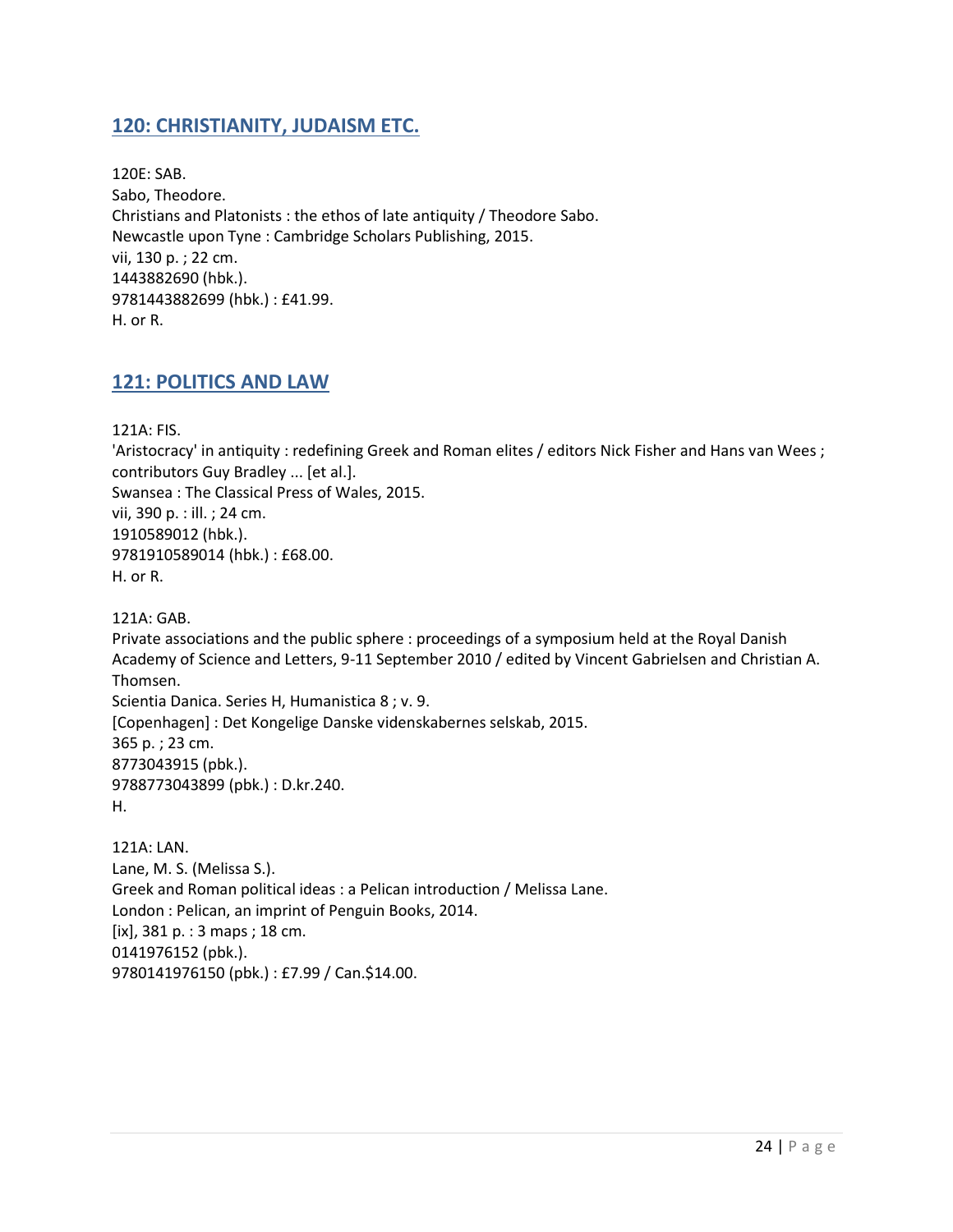121D: WIJ. Wijma, Sara M. Embracing the immigrant : the participation of metics in Athenian polis religion (5th-4th century BC) / Sara M. Wijma. Alte Geschichte. Historia. Einzelschriften ; Bd. 233. Stuttgart : Franz Steiner Verlag, 2014. 197 p. ; 25 cm. 3515106421 (hbk.). 9783515106429 (hbk.) : €53.00. 9783515108516 (E-Book). H. 121F: EDE. Edelmann, Babett. Koina und Concilia : Genese, Organisation und sozioökonomische Funktion der Provinziallandtage im römischen Reich / Babett Edelmann-Singer. Alte Geschichte. Heidelberger althistorische Beiträge und epigraphische Studien ; Bd 57. Stuttgart : Franz Steiner Verlag, 2015. 363 p. ; 25 cm. 351511100X (pbk.). 9783515111003 (pbk.) : €62.00. 9783515111041 online. R. 121H: EID.

Eidinow, Esther, 1970- Envy, poison, and death : women on trial in ancient Athens / Esther Eidinow. Oxford : Oxford University Press, 2016. xii, 421 p. ; 22 cm. 0199562601 (hbk.). 9780199562602 (hbk.) : £70.00. H.

#### <span id="page-24-0"></span>**122-123: RELIGION AND PHILOSOPHY**

X122A: HOB. Hobley, Brian. The circle of God : an archaeological and historical search for the nature of the sacred ; a study of continuity / Brian Hobley ; line drawings, N.A. Griffiths ; IT/Digital imaging, Lee Taylor ; Latin & Greek editor, Giulia Baronti. Oxford : Archaeopress Archaeology, 2015. v, 807 p. : ill. (some col.), plans ; 30 cm. 1784911372 (pbk.). 9781784911379 (pbk.) : £110.00.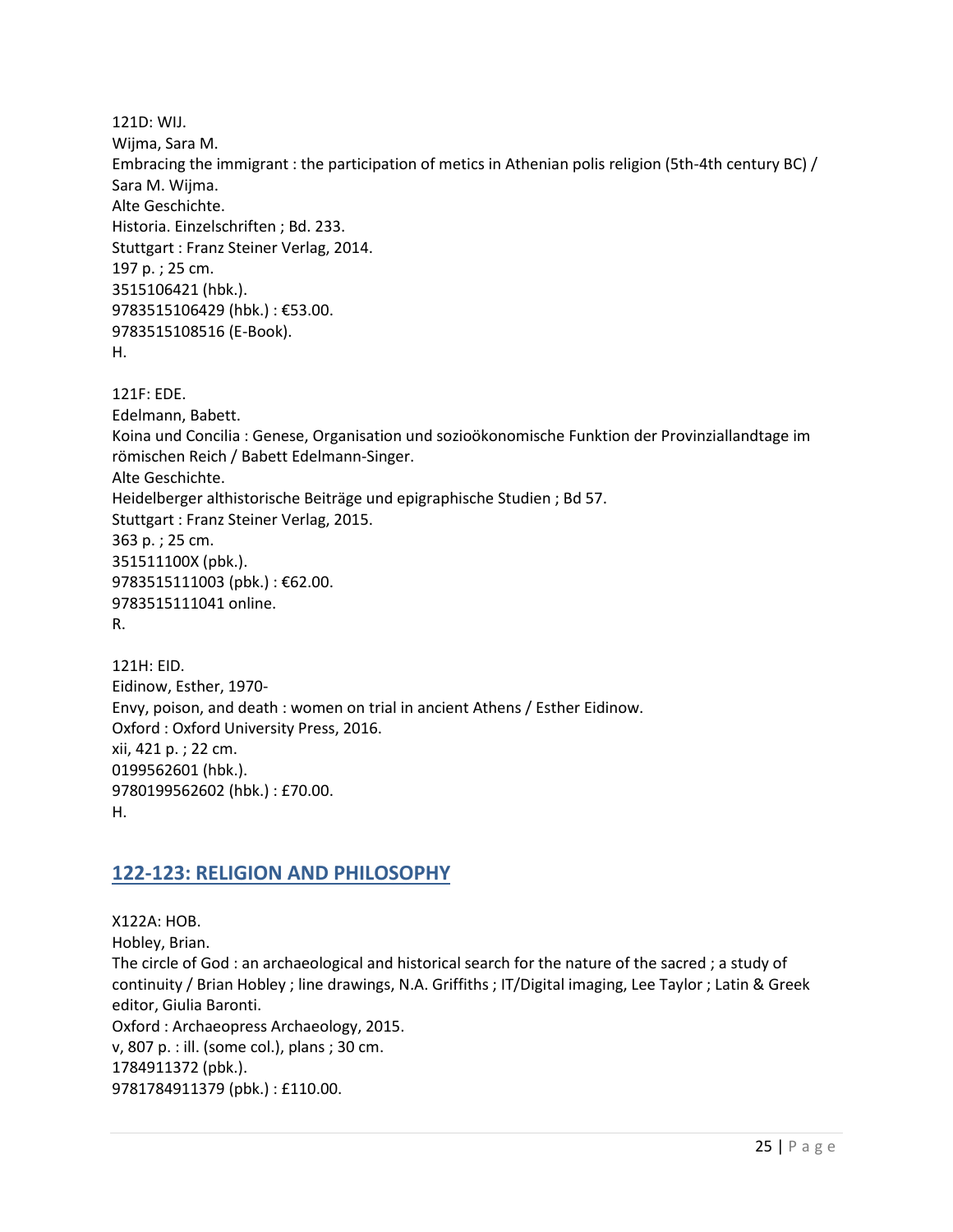122E: WEL. Welch, Tara S., 1967- Tarpeia : workings of a Roman myth / Tara S. Welch. Columbus, Ohio : The Ohio State University Press, 2015. xii, 331 p. : ill. ; 24 cm. 0814212816 (hbk.). 9780814212813 (hbk.) : \$68.95. R.

122J: RUE. Rüpke, Jörg, 1962- Superstition ou individualité? : déviance religieuse dans l'Empire romain / Jörg Rüpke ; traduction par Ludivine Beaurin. Collection Latomus ; v. 352. Bruxelles : Éditions Latomus, 2015. 126 p. ; 24 cm. 904293266X (pbk.). 9789042932661 (pbk.) : €25.00. R.

123E: ENG.

Von Platon bis Fukuyama : biologistische und zyklische Konzepte in der Geschichtsphilosophie der Antike und des Abendlandes / David Engels (Hg.). Collection Latomus ; v. 349. Bruxelles : Editions Latomus, 2015. 336 p. ; 25 cm. 9042932740 (pbk.). 9789042932746 (pbk.) : €52.00. H.

123J: WIL. Roman reflections : studies in Latin philosophy / edited by Gareth D. Williams and Katharina Volk. Oxford : Oxford University Press, 2016. x, 304 p. ; 25 cm. 0199999767 (hbk.). 9780199999767 (hbk.) : £47.99. R.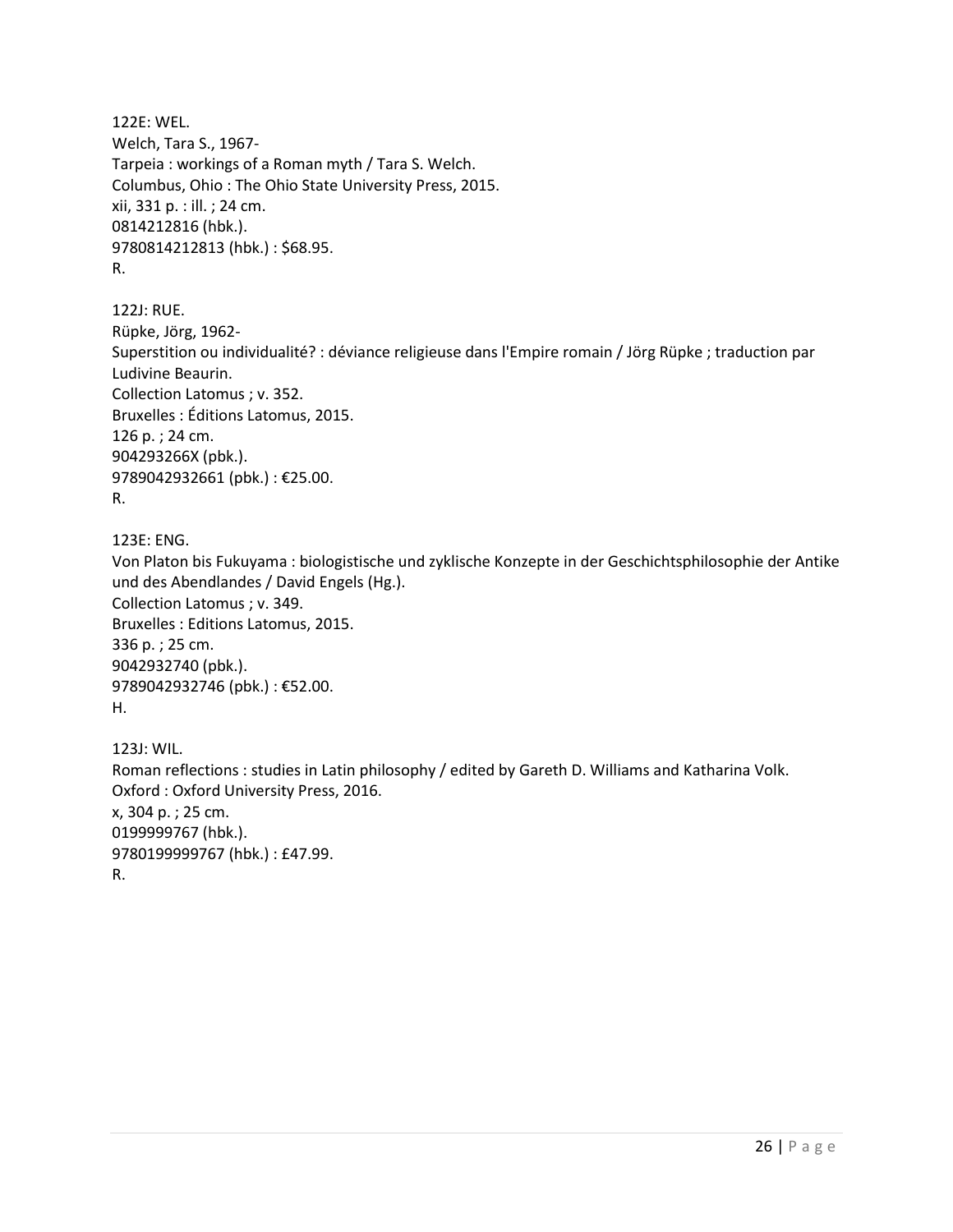## <span id="page-26-0"></span>**127: SCIENCE AND TECHNOLOGY**

127C: FRE.

Von Zeitenwenden und Zeitenenden : Reflexion und Konstruktion von Endzeiten und Epochenwenden im Spannungsfeld von Antike und Christentum / Stefan Freund, Meike Rühl, Christoph Schubert (Hg.). Klassische Philologie. Palingenesia ; Bd. 103. Stuttgart : Franz Steiner Verlag, 2015. 217 p. ; 25 cm. 3515111743 (hbk.). 9783515111744 (hbk.) : €49.00. 9783515111775 (e-book). R.

127F.1C: ANN.

Cura, preghiera e benessere : le stazioni curative termominerali nell'Italia romana / a cura di Matteo Annibaletto, Maddalena Bassani, Francesca Ghedini. Antenor. Quaderni / Università degli studi di Padova, Dipartimento di archeologia ; 31. Padova : Padova University Press, 2014. 332 p. : ill. (some col.), facsims, maps, plans ; 30 cm. 8869380165 (pbk.). 9788869380167 (pbk.) : €40.00.

127F.1C: BOR.

Aquae ductus : actualité de la recherche en France et en Espagne : actes du colloque international de Toulouse 15-16 février 2013 / édités par Laetitia Borau et Aldo Borlenghi. Aquitania. Supplément ; 33. Bordeaux : Fédération Aquitania, 2015. 355 p. : ill. (some col.), maps, plans ; 27 cm. 2910763382 (pbk.). 9782910763381 (pbk.) : €40.00.

127G: BAR.

New worlds from old texts : revisiting ancient space and place / edited by Elton Barker, Stefan Bouzarovski, Christopher Pelling and Leif Isaksen. 1st ed. Oxford : Oxford University Press, 2016. xviii, 385 p. : ill., maps ; 24 cm. 0199664137 (hbk.). 9780199664139 (hbk.) : £85.00. H.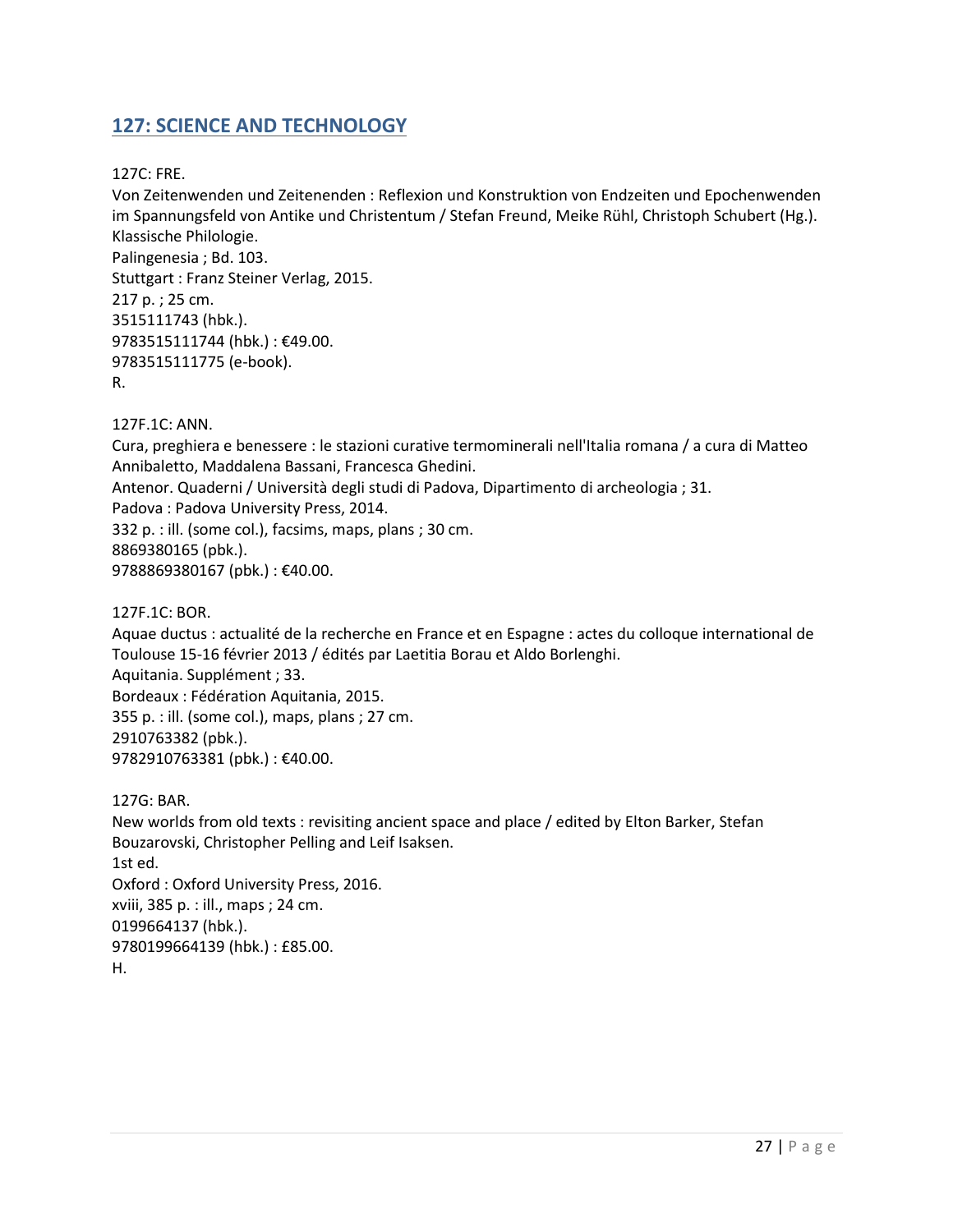#### <span id="page-27-0"></span>**128-135: ART**

128D: GIR. Girard, Thibaut. L'oblique dans le monde grec : concept et imagerie / Thibaut Girard. Archaeopress archaeology. Oxford : Archaeopress Publishing Ltd., 2015. iii, 189 p. : ill. ; 30 cm. 1784911399 (pbk.). 9781784911393 (pbk.) : £35.00. 9781784911409 e-Pdf.

128H: LON. Celts : art and identity / edited by Julia Farley and Fraser Hunter. London : British Museum Press, 2015. 304 p. : col. ill., facsims, maps ; 26 cm. 071412835X (hbk.). 9780714128351 (hbk.) : £40.00. 0714128368 (pbk.). 9780714128368 (pbk.) : £25.00. B.

129D: HOL. Hollinshead, Mary Brooks Berg. Shaping ceremony : monumental steps and Greek architecture / Mary B. Hollinshead. Wisconsin studies in classics. Madison, Wis. : University of Wisconsin Press, 2015. xiii, 233 p. : ill., maps, plans ; 27 cm. 0299301109 (hbk.). 9780299301101 (hbk.) : £46.50 / \$61.00. 9780299301132 (e-book). H.

129F: RIN. Rind, Mareike. Die römische Villa als Indikator provinzialer Wirtschafts- und Gesellschaftsstrukturen / Mareike Rind. Archaeopress Roman archaeology ; 10. Oxford : Archaeopress, 2015. vi, 286 p. : maps, plans ; 30 cm. 1784911682 (pbk.). 9781784911683 (pbk.) : £45.00.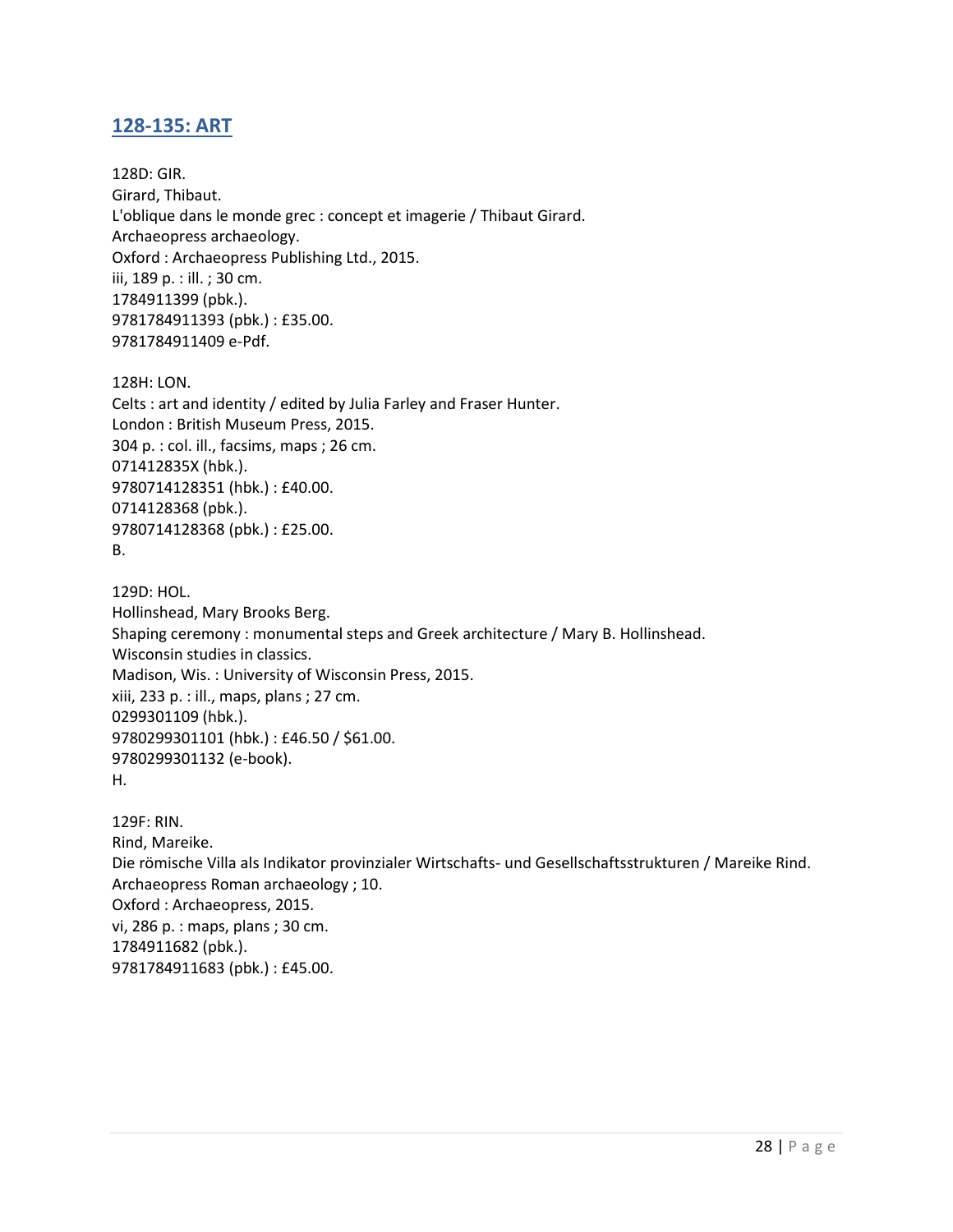129H: BRA.

Urbanisme civique en temps de crise : les espaces publics d'Hispanie et de l'Occident romain entre le IIe et le IVe s. / études réunies par Laurent Brassous et Alejandro Quevedo. Collection de la Casa de Velázquez ; 149. Madrid : Casa de Velázquez, 2015. 388 p. : ill., maps, plans ; 24 cm. 8490960100 (pbk.). 9788490960103 (pbk.) : €31.00. R.

131F: MON.

La sculpture gréco-romaine en Asie mineure : synthèse et recherches récentes : colloque international de Besançon, 9 et 10 octobre 2014 / édité par Sophie Montel. Besançon : Presses universitaires de Franche-Comté, 2015. 278 p. : ill. (some col.), maps, plans ; 28 cm. 2848675411 (pbk.). 9782848675411 (pbk.) : €34.00. H. or R.

131F: VIK. Vikela, Eugenia. Apollon, Artemis, Leto : eine Untersuchung zur Typologie, Ikonographie und Hermeneutik der drei Gottheiten auf griechischen Weihreliefs / Evgenia Vikela. Athenaia ; Bd. 7. München : Hirmer Verlag, 2015. xii, 294 p., 69 p. of plates : ill. ; 30 cm. 3777422894 (pbk.). 9783777422893 (pbk.) : €60.00. H.

132G: MIS. Miše, Maja. Gnathia and related Hellenistic ware on the east Adriatic coast / Maja Miše. Archaeopress archaeology. Oxford : Archaeopress, 2015. vi, 168 p. : ill., maps ; 29 cm. 178491164X (pbk.). 9781784911645 (pbk.) : £32.00.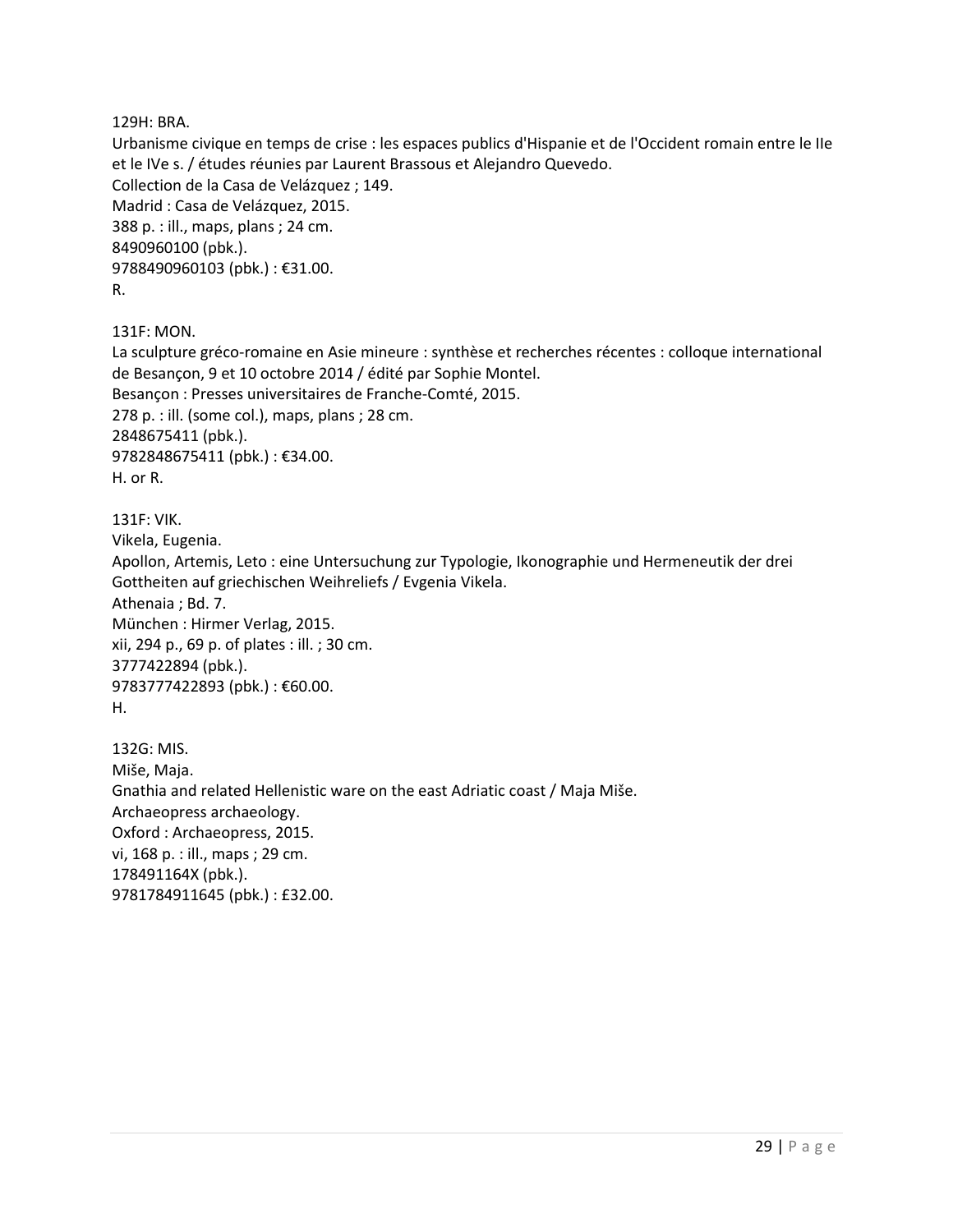132J.2: BES. Bes, Philip. Once upon a time in the East : the chronological and geographical distribution of terra sigillata and red slip ware in the Roman East / Philip Bes. Roman and late antique Mediterranean pottery ; 6. Oxford : Archaeopress Publishing Ltd, 2015. viii, 196 p. : ill., maps (some col.) ; 30 cm. 1784911208 (pbk.). 9781784911201 (pbk.) : £40.00. 9781784911218 (epdf).

133B: MUL.

Muillez, Maud.

Le luxe de l'imitation : le trompe-l'oeil de la fin de la République romaine, mémoires des artisans de la couleur / Maud Muillez.

Collection du Centre Jean Bérard ; 44. Archéologie de l'artisanat antique ; 8. Naples : Centre Jean Berard, 2014. 236 p. : col. ill., map ; 28 cm. 2918887684 (pbk.). 9782918887683 (pbk.): €49.00.

X134A: ASS. Şare Ağtürk, Tuna, 1980- A terracotta treasure at Assos / by Tuna Şare Ağtürk and Nurettin Arslan. Istanbul : Ege Yayınları : Zero Books, 2015. 129 p. : col. ill., map ; 23 cm. 605470169X (pbk.). 9786054701698 (pbk.) : €20.00.

X134A: IZM. Hasselin Rous, Isabelle. Musées Archéologiques d'Istanbul, catalogue des figurines en terre cuite grecques et romaines de Smyrne = Istanbul Arkeoloji Muzeleri, Yunan-Roma Donemi Pismis Toprak Smyrna Figurinleri Katalogu / Isabelle Hasselin Rous ... [et al.]. Varia Anatolica ; 29. Istanbul : Institut français d'études anatoliennes, 2015. xvii, 222 p., 16 p. of col. plates : ill. ; 28 cm. 2362450589 (pbk.). 9782362450587 (pbk.) : €49.00.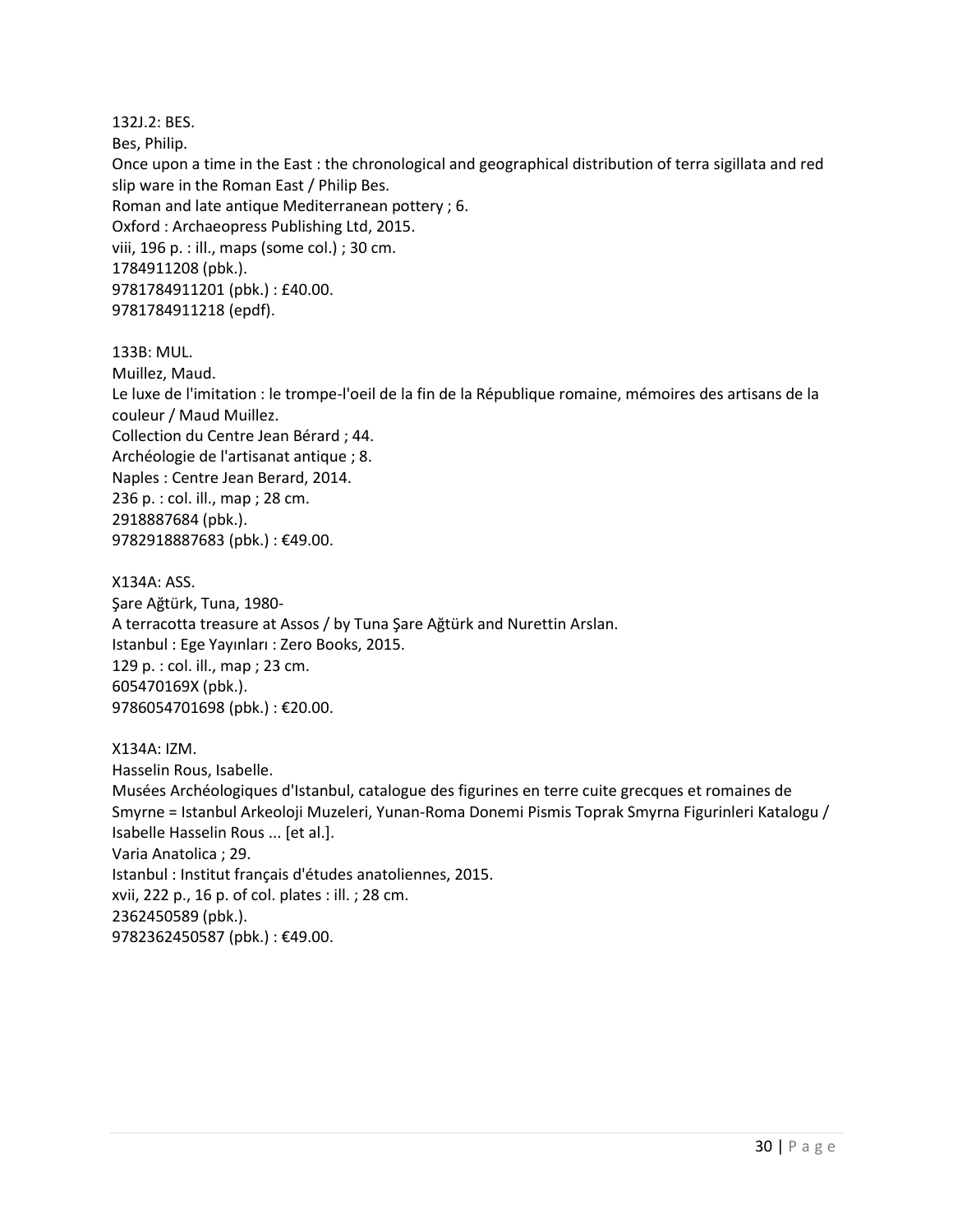135F: KAU. Kaurin, Jenny. Recherches autour du métal : les assemblages funéraires trévires : fin du IIIe s. av.-troisième quart du Ier s. ap. J.-C. / Jenny Kaurin. Collection Art, archéologie & patrimoine. Dijon : Éditions universitaires de Dijon, 2015. 316 p. : ill. (some col.), maps, charts ; 27 cm. 2364411076 (pbk.). 9782364411074 (pbk.) : €35.00. B.

#### <span id="page-30-0"></span>**136: NUMISMATICS**

NUM.

Tully, John Antony Neves Zuzarte. The island standard : the Classical, Hellenistic, and Roman coinages of Paros / John A.N.Z. Tully. Numismatic studies ; no. 28. New York : The American Numismatic Society, 2013. xiv, 206 p., 27 p. of plates : ill. ; 31 cm. 0897223292 (hbk.). 9780897223294 (hbk.) : £80.00 / \$120.00.

X136Q.1: PAR. Parise, Nicola. Monete greche d'Italia meridionale / Nicola Parise. Studi e materiali ; 17. Roma : Istituto italiano di numismatica, 2014. 302 p., 20 p. of plates : ill., map ; 24 cm. 8885914543 (pbk.). 9788885914544 (pbk.): €60.00.

136R.2: MOL. The Julio-Claudian and Flavian coins from Rome's municipal urban excavations : observations on coin circulation in the cities of Latium Vetus and Campania in the 1st century AD / edited by Maria Cristina Molinari ; texts by M. Barbato, F. Lanna, M.C. Molinari, D. Williams. Polymnia. Numismatica antica e medievale. Studi ; 6. Trieste : EUT, Edizioni Università di Trieste, 2015. 193 p. ; 24 cm. 8883035224 (pbk.). 9788883035227 (pbk.) : €16.00.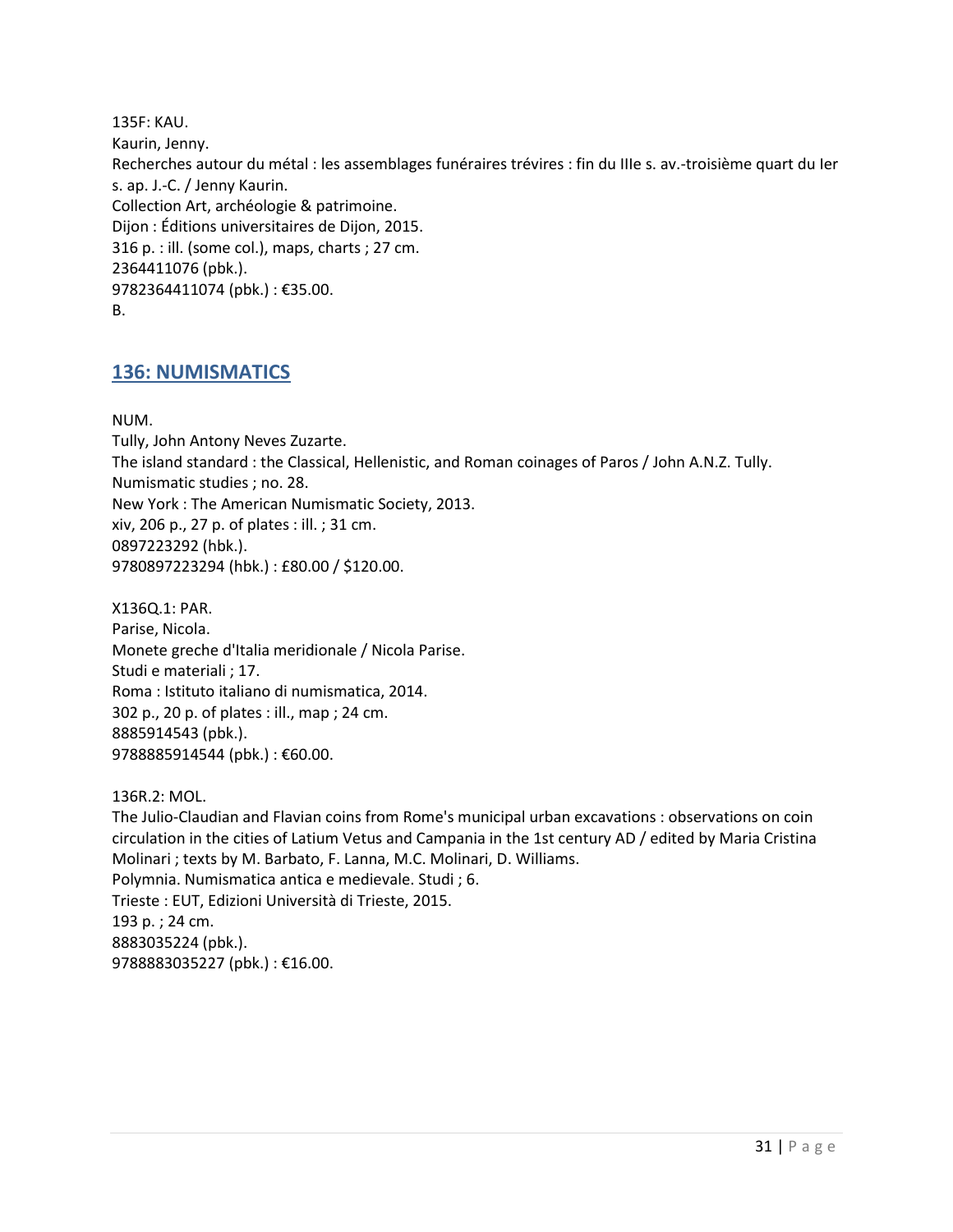136S.1: BAL. Baldi, Elena. The coin evidence as a source for the history of Classe (Ravenna) : excavations of the harbour area (2001-2005) and the Basilica of San Severo (2006-2010) / Elena Baldi. BAR international series ; 2736. Oxford : Archaeopress, 2015. vii, 240 p. : ill., maps, plans ; 30 cm. 1407313959 (pbk.). 9781407313955 (pbk.) : £53.00.

#### <span id="page-31-0"></span>**152-153: ANCIENT LIFE**

152J: GAL. Memory in ancient Rome and early Christianity / edited by Karl Galinsky. Oxford : Oxford University Press, 2016. xiv, 406 p. : ill. ; 23 cm. 0198744765 (hbk.). 9780198744764 (hbk.) : £80.00. R.

152J.1: FAB. Women and war in antiquity / edited by Jacqueline Fabre-Serris and Alison Keith. Baltimore : Johns Hopkins University Press, 2015. viii, 341 p. : ill. ; 24 cm. 1421417626 (hbk.). 1421417634 (electronic). 9781421417622 (hbk.) : £35.50 / \$55.00. 9781421417639 (electronic). H.

152J.3: DUT. Ancient obscenities : their nature and use in the ancient Greek and Roman worlds / Dorota Dutsch and Ann Suter, editors. Ann Arbor : University of Michigan Press, 2015. 356 p. : ill., plan ; 24 cm. 0472119648 (hbk.). 9780472119646 (hbk.) : £83.50. H.

XD.Box 94. Bongartz, Astrid. Studien zu römischen Helmen : Untersuchungen zu den Funden römischer Infanterie- und Kavalleriehelme vom Ende der Republik bis zum 3. Jahrhundert n. Chr. / Astrid Bongartz. Köln : [Universität zu Köln], [2014]. 257 leaves ; 30 cm.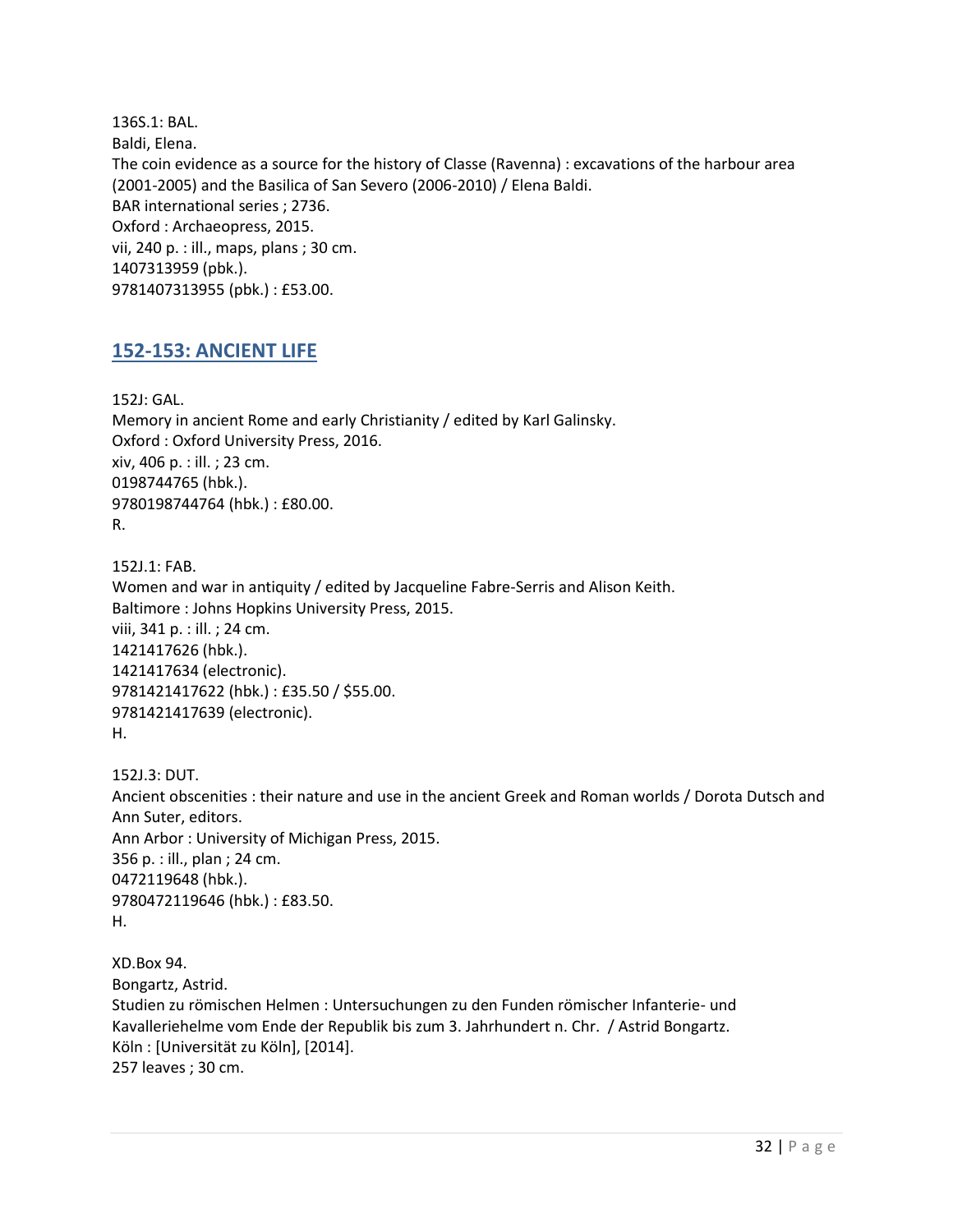153C Copy 2: TRA. Travis, Hilary. Roman shields : historical development and reconstruction / Hilary & John Travis. Paperback ed. Stroud : Amberley, 2015. 192 p., [16] p. of plates : ill. (some col.) ; 25 cm. 1445655233 (pbk.). 9781445655239 (pbk.) : £20.00. B. and R.

153F: ERD.

Structure and performance in the Roman economy : models, methods and case studies / Paul Erdkamp and Koenraad Verboven (eds.). Collection Latomus ; v. 350. Bruxelles : Editions Latomus, 2015. 238 p. : ill. ; 25 cm. 9042932805 (pbk.). 9789042932807 (pbk.) : €45.00. R.

153F.3: WAR. Warnking, Pascal. Der römische Seehandel in seiner Blütezeit : Rahmenbedingungen, Seerouten, Wirtschaftlichkeit / Pascal Warnking. Pharos (St. Katharinen, Germany) ; Bd. 36. Rahden/Westf. : VML, Verlag Marie Leidorf GmbH, 2015. 421 p. : ill., maps ; 23 cm. 386757264X (hbk.). 9783867572644 (hbk.) : €45.80. R.

153G.3: WIN. Return to Troy : new essays on the Hollywood epic / edited by Martin M. Winkler. Metaforms studies in the reception of classical antiquity ; v. 5. Leiden ; Boston : Brill, 2015. x, 284 p. ; 25 cm. 9004292764 (hbk.). 9789004292765 (hbk.) : €126.00 / \$163.00. 9789004296084 (e-book). H.

XST.2.

Storiografia e storia in Furio Diaz : una giornata di Studi alla Normale / [presentazione Daniele Menozzi]. La voce e il suono / [presentazione Maria Chiara Martinelli]. Annali della Scuola Normale Superiore di Pisa, Classe di Lettere e Filosofia ; 5.Ser. 6.2014,2. Pisa : Edizioni ETS, [2015]. [537]-908 p. : ill., facsims ; 24 cm.